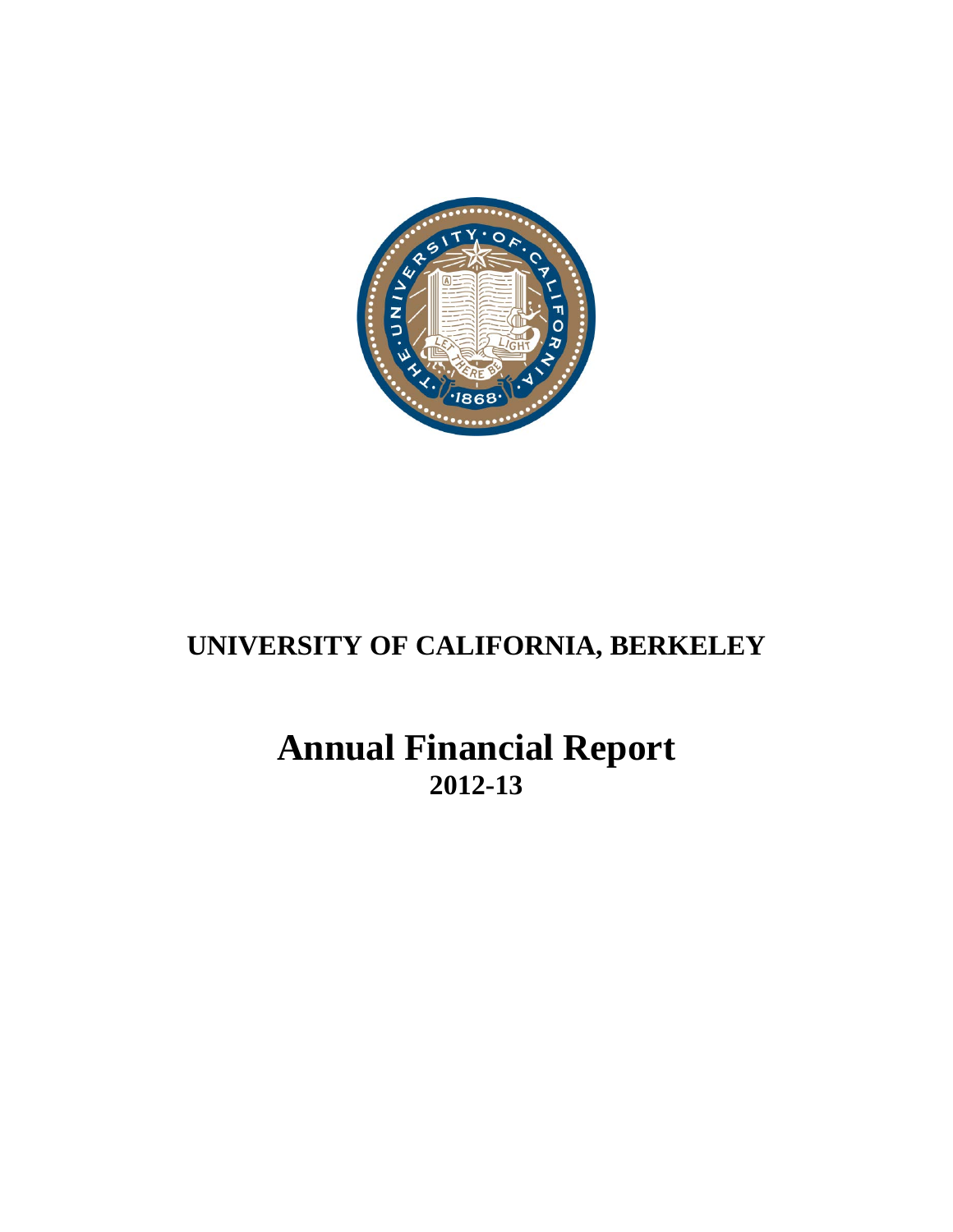# **TABLE OF CONTENTS**

| Statements of Net Position at June 30, 2013 and 2012                |   |
|---------------------------------------------------------------------|---|
| <b>Statements of Revenues, Expenses and Changes in Net Position</b> |   |
| for the Years Ended June 30, 2013 and 2012                          | 2 |
| Statements of Cash Flows for the Years Ended June 30, 2013 and 2012 | 3 |
| <b>Notes to Financial Statements</b>                                | 5 |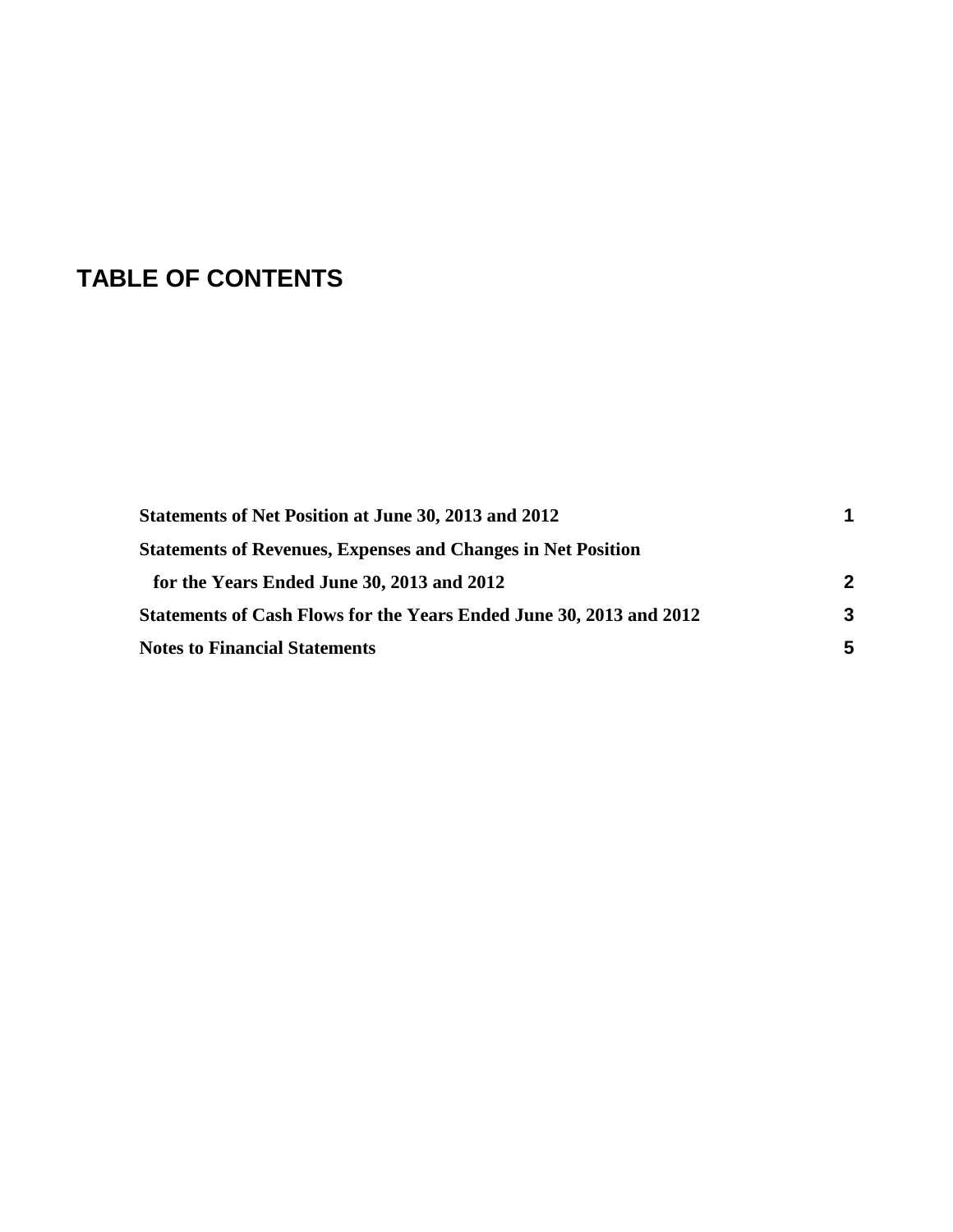## <span id="page-2-0"></span>**STATEMENTS OF NET POSITION** (unaudited)

|  | At June 30, 2013 and 2012 (In Thousands of Dollars) |  |
|--|-----------------------------------------------------|--|

| At June 30, 2013 and 2012 (In Thousands of Dollars)                             | <b>CAMPUS</b> |             | <b>FOUNDATION</b> |             |
|---------------------------------------------------------------------------------|---------------|-------------|-------------------|-------------|
|                                                                                 | 2013          | 2012        | 2013              | 2012        |
| <b>ASSETS</b>                                                                   |               |             |                   |             |
| Cash and cash equivalents                                                       | \$1,433,550   | \$1,319,087 | \$2,743           | \$2,483     |
| Short-term investments                                                          |               |             | 62,766            | 64,197      |
| Investments held by trustees                                                    | 2,007         | 1,692       |                   |             |
| Accounts receivable, net                                                        | 173,962       | 183,491     |                   |             |
| Pledges receivable, net                                                         | 15,577        | 21,809      | 34,172            | 23,745      |
| Current portion of notes and mortgages receivable, net                          | 5,757         | 5,783       |                   |             |
| Inventories                                                                     | 5,072         | 4,607       |                   |             |
| Other current assets                                                            | 1,992         | 2,728       | 1,008             | 224         |
| <b>Current assets</b>                                                           | 1,637,917     | 1,539,197   | 100,689           | 90,649      |
| Investments                                                                     | 2,052,522     | 1,905,074   | 1,396,030         | 1,231,076   |
| Investments held by trustees                                                    | 81,917        | 123,167     |                   | 2,475       |
| Pledges receivable, net                                                         | 18,551        | 36,040      | 106,192           | 102,809     |
| Notes and mortgages receivables, net                                            | 24,852        | 26,002      |                   |             |
| Capital assets, net                                                             | 3,615,491     | 3,486,489   |                   |             |
| Other noncurrent assets                                                         | 1,282         | 2,126       | 1,795             | 1,781       |
| <b>Noncurrent assets</b>                                                        | 5,794,615     | 5,578,898   | 1,504,017         | 1,338,141   |
| <b>Total assets</b>                                                             | 7,432,532     | 7,118,095   | 1,604,706         | 1,428,790   |
| <b>LIABILITIES</b>                                                              |               |             |                   |             |
| Accounts payable                                                                | 128,963       | 102,462     | 286               | 359         |
| <b>Accrued salaries</b>                                                         | 98,416        | 40,146      |                   |             |
| Employee benefits                                                               | 21,588        | 10,630      |                   |             |
| Unearned revenue                                                                | 173,453       | 155,068     |                   |             |
| Commercial paper                                                                | 243,911       | 208,458     |                   |             |
| Current portion of long-term debt                                               | 36,998        | 43,519      |                   |             |
| Funds held for others                                                           | 1,627         | 2,034       | 10,085            | 9,384       |
| Other current liabilities                                                       | 105,672       | 86,897      |                   |             |
| <b>Current liabilities</b>                                                      | 810,628       | 649,214     | 10,371            | 9,743       |
| Federal refundable loans                                                        | 23,189        | 22,993      |                   |             |
| Obligations under life income agreements                                        |               |             | 85,731            | 74,962      |
| Long-term debt                                                                  | 1,905,582     | 1,862,886   |                   |             |
| Obligations to UCRP                                                             | 312,043       | 199,612     |                   |             |
| Obligations for retiree health benefits                                         | 676,251       | 567,605     |                   |             |
| Other noncurrent liabilities                                                    | 15,742        | 11,252      |                   |             |
| <b>Noncurrent liabilities</b>                                                   | 2,932,807     | 2,664,348   | 85,731            | 74,962      |
| <b>Total liabilities</b>                                                        | 3,743,435     | 3,313,562   | 96,102            | 84,705      |
| <b>NET POSITION</b>                                                             |               |             |                   |             |
| Invested in capital assets, net of related debt                                 | 1,505,891     | 1,494,541   |                   |             |
| Restricted: Nonexpendable endowments and gifts                                  | 394,130       | 381,799     | 778,662           | 710,616     |
| Restricted: Expendable endowments and gifts                                     | 2,045,377     | 1,902,582   | 729,931           | 633,440     |
| Restricted: Expendable debt service, loans, capital projects and appropriations | 68,020        | 51,373      |                   |             |
| Unrestricted                                                                    | (324, 321)    | (25, 762)   | 11                | 29          |
| <b>Total net position</b>                                                       | \$3,689,097   | \$3,804,533 | \$1,508,604       | \$1,344,085 |
|                                                                                 |               |             |                   |             |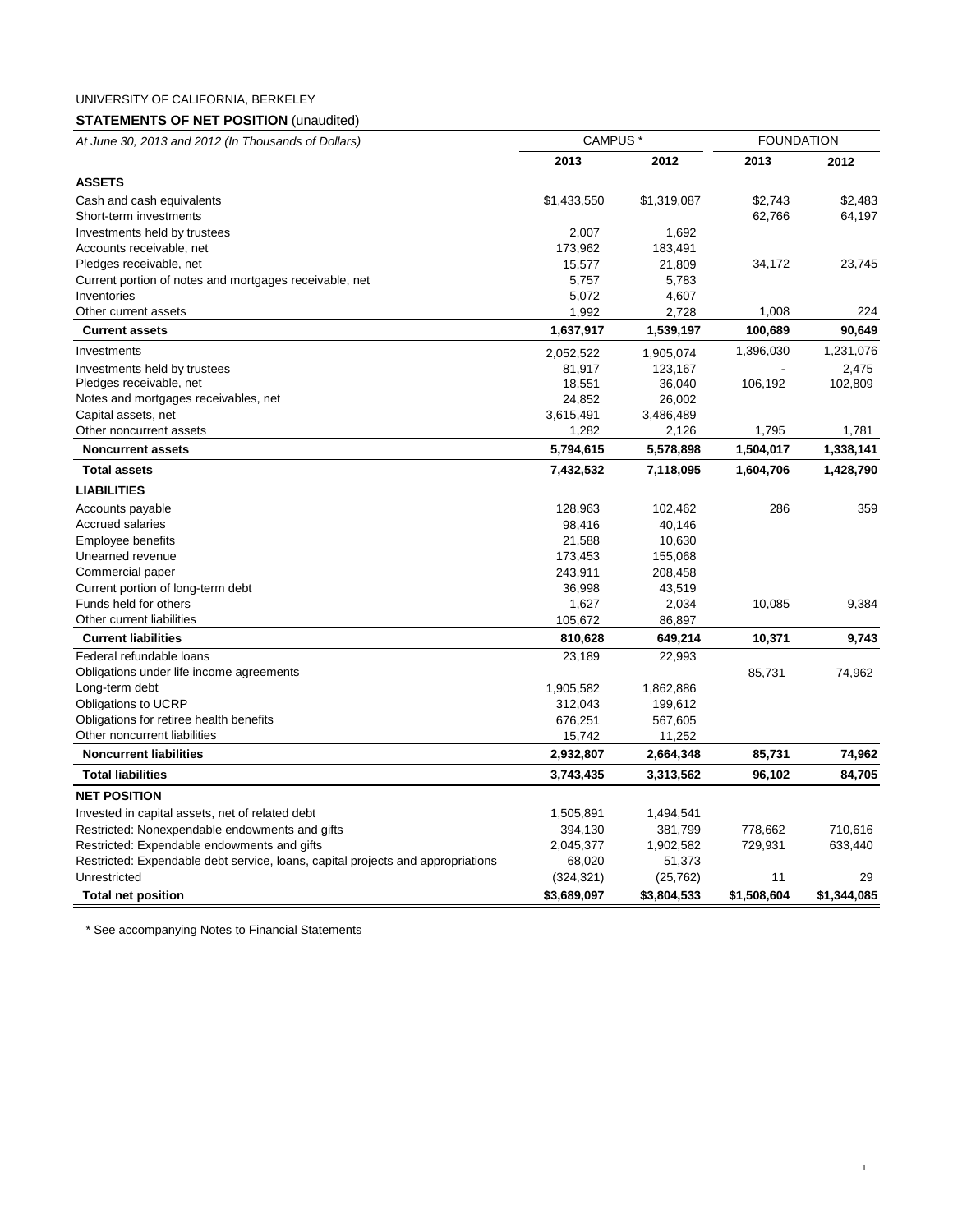# <span id="page-3-0"></span>**STATEMENTS OF REVENUES, EXPENSES AND CHANGES IN NET POSITION** (unaudited)

| Years Ended June 30, 2013 and 2012 (In Thousands of Dollars)  | <b>CAMPUS*</b>       |                      | <b>FOUNDATION</b> |             |
|---------------------------------------------------------------|----------------------|----------------------|-------------------|-------------|
|                                                               | 2013                 | 2012                 | 2013              | 2012        |
| <b>OPERATING REVENUES</b>                                     |                      |                      |                   |             |
| Student tuition and fees, net                                 | \$639,860            | \$623,967            |                   |             |
| Grants and contracts, net:                                    |                      |                      |                   |             |
| Federal                                                       | 368,791              | 408,202              |                   |             |
| <b>State</b>                                                  | 88,853               | 95,333               |                   |             |
| Private                                                       | 189,837              | 171,385              |                   |             |
| Local                                                         | 7,033                | 4,491                |                   |             |
| Educational activities, net                                   | 87,207               | 81,485               |                   |             |
| Auxiliary enterprises, net                                    | 172,268              | 160,531              |                   |             |
| Campus foundation private gifts                               |                      |                      | \$114,131         | \$110,406   |
| Other operating revenues, net                                 | 74,659               | 57,364               | 2,529             | 3,328       |
| <b>Total operating revenues</b>                               | 1,628,508            | 1,602,758            | 116,660           | 113,734     |
| <b>OPERATING EXPENSES</b>                                     |                      |                      |                   |             |
| Salaries and wages                                            | 1,056,041            | 995,852              |                   |             |
| <b>UCRP</b> benefits                                          | 195,753              | 86,477               |                   |             |
| Retiree health benefits                                       | 129,134              | 119,024              |                   |             |
| Other employee benefits                                       | 241,777              | 231,906              |                   |             |
| Supplies and materials                                        | 179,609              | 156,565              |                   |             |
| Depreciation and amortization                                 | 188,471              | 169,917              |                   |             |
| Scholarships and fellowships                                  | 121,652              | 139,683              |                   |             |
| <b>Utilities</b>                                              | 38,286               | 35,904               |                   |             |
| Campus foundation grants                                      |                      |                      | 139,913           | 110,602     |
| Other operating expenses                                      | 401,416              | 341,297              | 4,091             | 4,260       |
| <b>Total operating expenses</b>                               | 2,552,139            | 2,276,625            | 144,004           | 114,862     |
| <b>Operating loss</b>                                         | (923, 631)           | (673, 867)           | (27, 344)         | (1, 128)    |
| <b>NONOPERATING REVENUES (EXPENSES)</b>                       |                      |                      |                   |             |
| State educational appropriations                              | 283,378              | 268,991              |                   |             |
| State financing appropriations                                | 24,226               | 19,508               |                   |             |
| Build America Bonds federal interest subsidies                | 10,304               | 10,512               |                   |             |
| Federal Pell grants                                           | 38,655               | 39,789               |                   |             |
| Private gifts, net                                            | 177,468              | 180,488              |                   |             |
| Investment income:                                            |                      |                      |                   |             |
| Short-Term Investment Pool and other, net                     | 38,663               | 39,620               |                   |             |
| Endowment, net                                                | 25,204               | 30,657               |                   |             |
| Campus foundation                                             |                      |                      | 1,477             | 5,431       |
| Net appreciation (depreciation) in fair value of investments  | 158,095              | (79, 764)            | 138,933           | (17, 387)   |
| Adjustment to gift annuities and trust liabilities            |                      |                      | 8,116             | (5,223)     |
| Interest expense                                              | (89, 386)            | (64, 419)            |                   |             |
| Other nonoperating revenues (expenses), net                   | 7,613                | (563)                |                   |             |
| Net nonoperating revenues (expenses)                          | 674,220              | 444,819              | 148,526           | (17, 179)   |
| (Loss) income before other changes in net position            | (249, 411)           | (229, 048)           | 121,182           | (18, 307)   |
| OTHER CHANGES IN NET POSITION                                 |                      |                      |                   |             |
|                                                               | 46,638               |                      |                   |             |
| Capital gifts and grants, net<br>State capital appropriations |                      | 14,876               |                   |             |
| Permanent endowments                                          | 207                  | 3,205                | 45,812            | 72,928      |
|                                                               |                      |                      |                   |             |
| Other changes<br>(Decrease) increase in net position          | 87,130<br>(115, 436) | 79,911<br>(131, 056) | 166,994           | 54,621      |
|                                                               |                      |                      |                   |             |
| <b>NET POSITION</b>                                           |                      |                      |                   |             |
| Beginning of year, as previously reported                     | 3,804,533            | 4,581,578            | 1,344,085         | 1,289,464   |
| Cumulative effect of change in accounting treatment           |                      | (645,989)            | (2, 475)          |             |
| Beginning of year, as restated                                | 3,804,533            | 3,935,589            | 1,341,610         | 1,289,464   |
| End of year                                                   | \$3,689,097          | \$3,804,533          | \$1,508,604       | \$1,344,085 |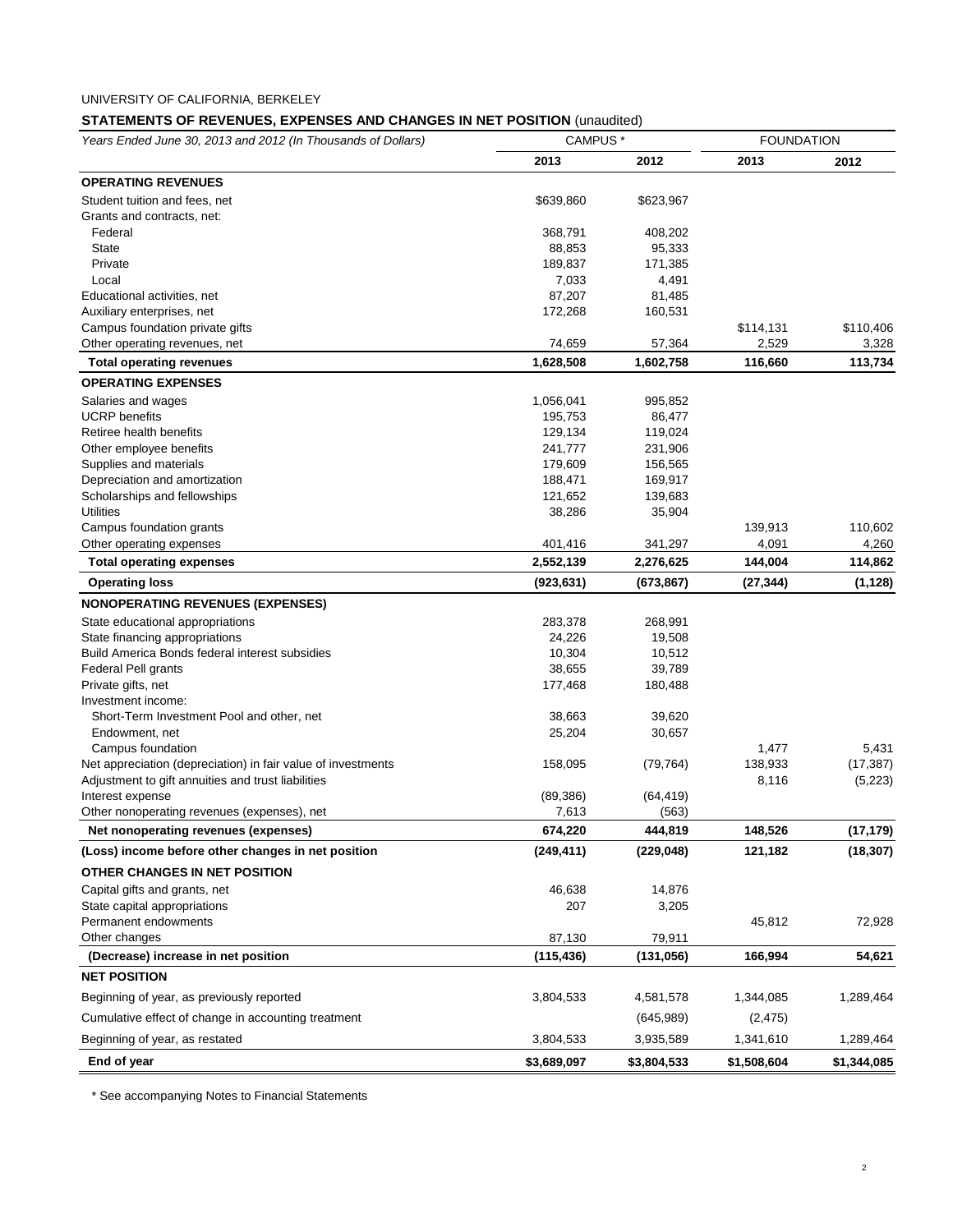# <span id="page-4-0"></span>**STATEMENTS OF CASH FLOWS** (unaudited)

| Years Ended June 30, 2013 and 2012 (In Thousands of Dollars)       | <b>CAMPUS</b> <sup>*</sup> |             | <b>FOUNDATION</b> |            |
|--------------------------------------------------------------------|----------------------------|-------------|-------------------|------------|
|                                                                    | 2013                       | 2012        | 2013              | 2012       |
| <b>CASH FLOWS FROM OPERATING ACTIVITIES</b>                        |                            |             |                   |            |
| Student tuition and fees                                           | \$637,101                  | \$624,098   |                   |            |
| Grants and contracts                                               | 684,936                    | 658,317     |                   |            |
| <b>Educational activities</b>                                      | 87,109                     | 79,460      |                   |            |
| Auxiliary enterprises                                              | 172,093                    | 159,658     |                   |            |
| Collection of loans from students and employees                    | 7,169                      | 5,291       |                   |            |
| Campus foundation private gifts                                    |                            |             | \$94,511          | \$73,590   |
| Payments to employees                                              | (988, 574)                 | (1,050,634) |                   |            |
| Payments to suppliers and utilities                                | (590, 621)                 | (528, 969)  | (4, 104)          | (4, 147)   |
| Payments for UCRP benefits                                         | (76, 896)                  | (60, 239)   |                   |            |
| Payments for retiree health benefits                               | (20, 488)                  | (26, 344)   |                   |            |
| Payments for other employee benefits                               | (242, 492)                 | (229, 922)  |                   |            |
| Payments for scholarships and fellowships                          | (121, 667)                 | (140, 128)  |                   |            |
| Loans issued to students and employees                             | (6, 114)                   | (4,588)     |                   |            |
| Payments to campus and beneficiaries                               |                            |             | (148, 118)        | (118, 552) |
| Other receipts                                                     | 41,093                     | 71,216      | 5,215             | 5,328      |
| Net cash used by operating activities                              | (417, 351)                 | (442, 784)  | (52, 496)         | (43, 781)  |
| <b>CASH FLOWS FROM NONCAPITAL FINANCING ACTIVITIES</b>             |                            |             |                   |            |
| State educational appropriations                                   | 283,548                    | 268,910     |                   |            |
| <b>Federal Pell grants</b>                                         | 39,000                     | 44,137      |                   |            |
| Gifts received for other than capital purposes:                    |                            |             |                   |            |
| Private gifts for endowment purposes                               |                            |             | 42,363            | 67,628     |
| Other private gifts                                                | 186,192                    | 187,190     |                   |            |
| Student direct lending receipts                                    | 138,731                    | 154,563     |                   |            |
| Student direct lending payments                                    | (138, 731)                 | (154, 563)  |                   |            |
| Proceeds from debt issuance                                        | 2,000                      |             |                   |            |
| Other receipts                                                     | 78,001                     | 51,879      |                   |            |
| Net cash provided by noncapital financing activities               | 588,741                    | 552,116     | 42,363            | 67,628     |
| <b>CASH FLOWS FROM CAPITAL AND RELATED FINANCING ACTIVITIES</b>    |                            |             |                   |            |
| State capital appropriations                                       | 1,518                      | 2,037       |                   |            |
| State financing appropriations                                     | 14,251                     | 13,895      |                   |            |
| Build America Bonds federal interest subsidies                     | 10,304                     | 10,512      |                   |            |
| Capital gifts and grants                                           | 59,761                     | 22,489      |                   |            |
| Proceeds from debt issuance                                        | 207,027                    | 364,364     |                   |            |
| Proceeds from the sale of capital assets                           | 4,003                      | 79          |                   |            |
| Purchase of capital assets                                         | (311, 888)                 | (455, 552)  |                   |            |
| Scheduled principal paid on debt and capital leases                | (24, 690)                  | (27, 864)   |                   |            |
| Interest paid on debt and capital leases                           | (91, 697)                  | (76, 104)   |                   |            |
| Net cash used by capital and related financing activities          | (131, 411)                 | (146, 144)  |                   |            |
| <b>CASH FLOWS FROM INVESTING ACTIVITIES</b>                        |                            |             |                   |            |
| Proceeds from sale and maturities of investments, net of purchases | 63,837                     | 70,277      | 10,393            | (24, 333)  |
| Investment income, net of investment expense                       | 10,647                     | 7,094       |                   |            |
| Net cash provided (used) by investing activities                   | 74,484                     | 77,371      | 10,393            | (24, 333)  |
| Net increase (decrease) in cash and cash equivalents               | 114,463                    | 40,559      | 260               | (486)      |
| Cash and cash equivalents, beginning of year                       | 1,319,087                  | 1,278,528   | 2,483             | 2,969      |
| Cash and cash equivalents, end of year                             | \$1,433,550                | \$1,319,087 | \$2,743           | \$2,483    |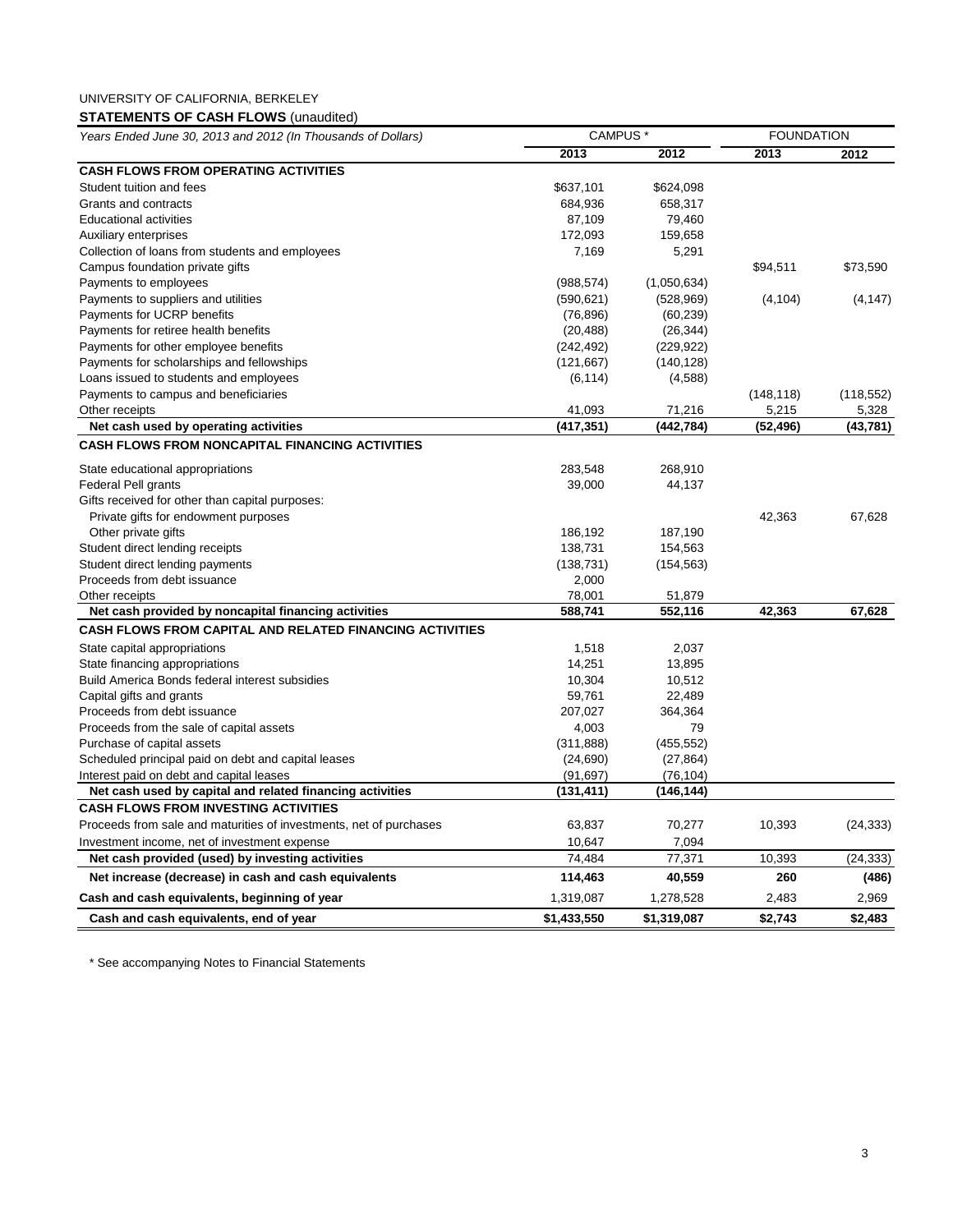# **STATEMENTS OF CASH FLOWS** (continued)

| Years Ended June 30, 2012 and 2011 (In Thousands of Dollars)                      | CAMPUS <sup>*</sup> |             | <b>FOUNDATION</b> |            |
|-----------------------------------------------------------------------------------|---------------------|-------------|-------------------|------------|
|                                                                                   | 2013                | 2012        | 2013              | 2012       |
| <b>RECONCILIATION OF OPERATING LOSS TO NET CASH</b>                               |                     |             |                   |            |
| <b>USED BY OPERATING ACTIVITIES</b>                                               |                     |             |                   |            |
| Operating (loss) income                                                           | (\$923,631)         | (\$673,867) | (\$27,344)        | (\$1,128)  |
| Adjustments to reconcile operating loss to net cash used by operating activities: |                     |             |                   |            |
| Depreciation and amortization expense                                             | 188,471             | 169,917     |                   |            |
| Noncash gifts                                                                     |                     |             | (15,018)          | (7, 140)   |
| Allowance for doubtful accounts                                                   | (562)               | 1,197       | 1,621             | 1,790      |
| Change in assets and liabilities:                                                 |                     |             |                   |            |
| Accounts receivable                                                               | 10,716              | (18, 855)   | (550)             | 263        |
| Pledges receivable                                                                |                     |             | (17,906)          | (32, 933)  |
| Investments held by trustees                                                      | 39                  | 502         |                   |            |
| Inventories                                                                       | (466)               | 194         |                   |            |
| Other assets                                                                      | 1,541               | (1,542)     | 2,384             | 693        |
| Accounts payable                                                                  | (2, 178)            | 770         | (73)              | (450)      |
| <b>Accrued salaries</b>                                                           | 58,270              | (54, 667)   |                   |            |
| Employee benefits                                                                 | 10,958              | (1,529)     |                   |            |
| Unearned revenue                                                                  | 18,326              | 13,999      | 10,507            | 1,381      |
| Obligations to UCRP                                                               | 112,431             | 28,548      |                   |            |
| Obligations for retiree health benefits                                           | 108,646             | 92,680      |                   |            |
| Other liabilities                                                                 | 88                  | (131)       | (6, 117)          | (6, 257)   |
| Net cash used by operating activities                                             | (\$417,351)         | (\$442,784) | (\$52,496)        | (\$43,781) |
| SUPPLEMENTAL NONCASH ACTIVITIES INFORMATION                                       |                     |             |                   |            |
| Capital assets acquired through capital leases                                    | \$2,372             | \$3,334     |                   |            |
| Capital assets acquired with a liability at year-end                              | 39,420              | 20,071      |                   |            |
| Gifts of capital assets                                                           | 1,875               | 7,382       |                   |            |
| Other noncash gifts                                                               |                     |             | \$18,311          | \$12,779   |
| Debt service for, or refinancing of, lease revenue bonds:                         |                     |             |                   |            |
| Principal paid                                                                    | (2, 295)            | (2,215)     |                   |            |
| Interest paid                                                                     | (7, 783)            | (7, 274)    |                   |            |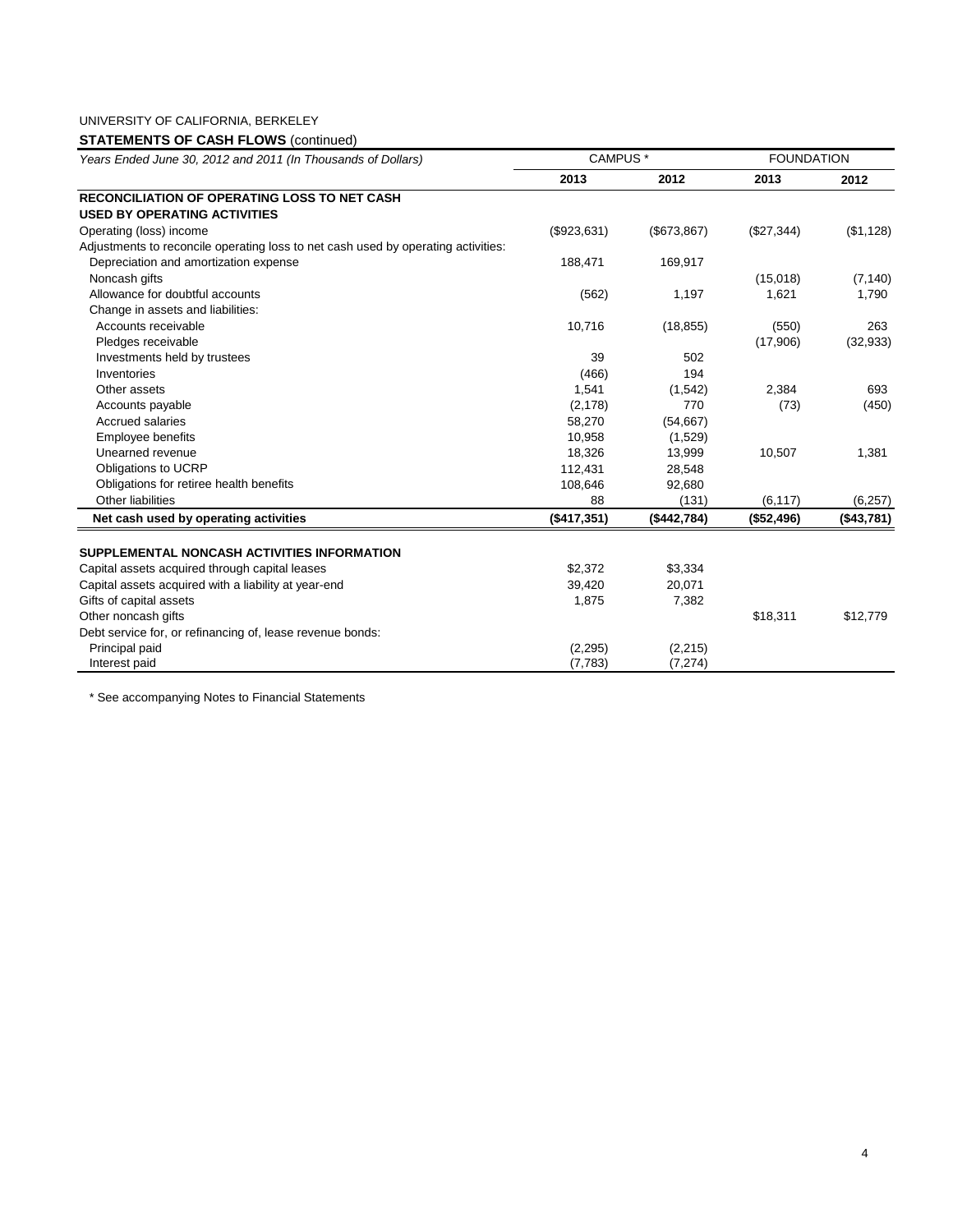## <span id="page-6-0"></span>**ORGANIZATION**

Founded in 1868, the University of California, Berkeley (Berkeley) is the original campus of the University of California (UC). UC is a public, state-supported institution administered by the corporation, "The Regents of the University of California" (The Regents). The Regents is vested with full powers of organization and government, subject only to such legislative control necessary to ensure the security of its funds and compliance with certain statutory and administrative requirements. The majority of the 26 members of The Regents are appointed by the governor and approved by the State Senate. Various Berkeley programs and capital outlay projects are funded through appropriations from the state's annual Budget Act. Berkeley is subject to the bylaws, standing orders and policies established by The Regents and the Office of the President, the executive head of UC.

## **FINANCIAL REPORTING ENTITY**

Berkeley's financial statements include the accounts of the campus only. Accounts for separate, but related organizations, such as the E. O. Lawrence Berkeley National Laboratory, the Berkeley Education Alliance for Research in Singapore Limited, associated student organizations, and booster and alumni organizations are not included in the reporting entity because Berkeley does not have fiduciary responsibility for these organizations or the organizations' balances and activities are insignificant compared to Berkeley's amounts.

The University of California, Berkeley Foundation (the "Foundation") is a legally separate not-for-profit organization dedicated to providing to Berkeley the financial benefits generated from its fundraising efforts and investment earnings. The financial statements of the Foundation are presented discretely in Berkeley's financial statements because of the nature and significance of their relationship with the Berkeley campus, including its ongoing financial support of the campus. However, the Notes to Financial Statements focus only on the campus. Information relating to the Berkeley Foundation can be found in its separately issued financial statements report.

# **SIGNIFICANT ACCOUNTING POLICIES**

Berkeley's financial statements have been prepared in accordance with accounting principles generally accepted in the United States of America using the economic resources measurement focus and the accrual basis of accounting. Berkeley follows accounting principles issued by the Governmental Accounting Standards Board (GASB).

The significant accounting policies of Berkeley are as follows:

## **Cash and cash equivalents**

Berkeley considers all balances in demand deposit accounts to be cash. Berkeley classifies its share of UC's Short Term Investment Pool (STIP) and Total Return Investment Pool (TRIP) as cash equivalents.

#### **Investments**

Investments are at fair value. Determination of fair value varies based on the investment type. Investment transactions are recorded on the date the securities are purchased or sold (trade date). Realized gains or losses are recorded as the difference between the proceeds from the sale and the average cost of the investment sold. Dividend income is recorded on the ex-dividend date and interest income is accrued as earned.

#### **Accounts receivable, net**

Accounts receivable, net of allowance for uncollectible amounts, includes reimbursements due from state and federal sponsors of externally funded research, local government and private grants and contracts, educational activities and amounts due from students, employees and faculty for services.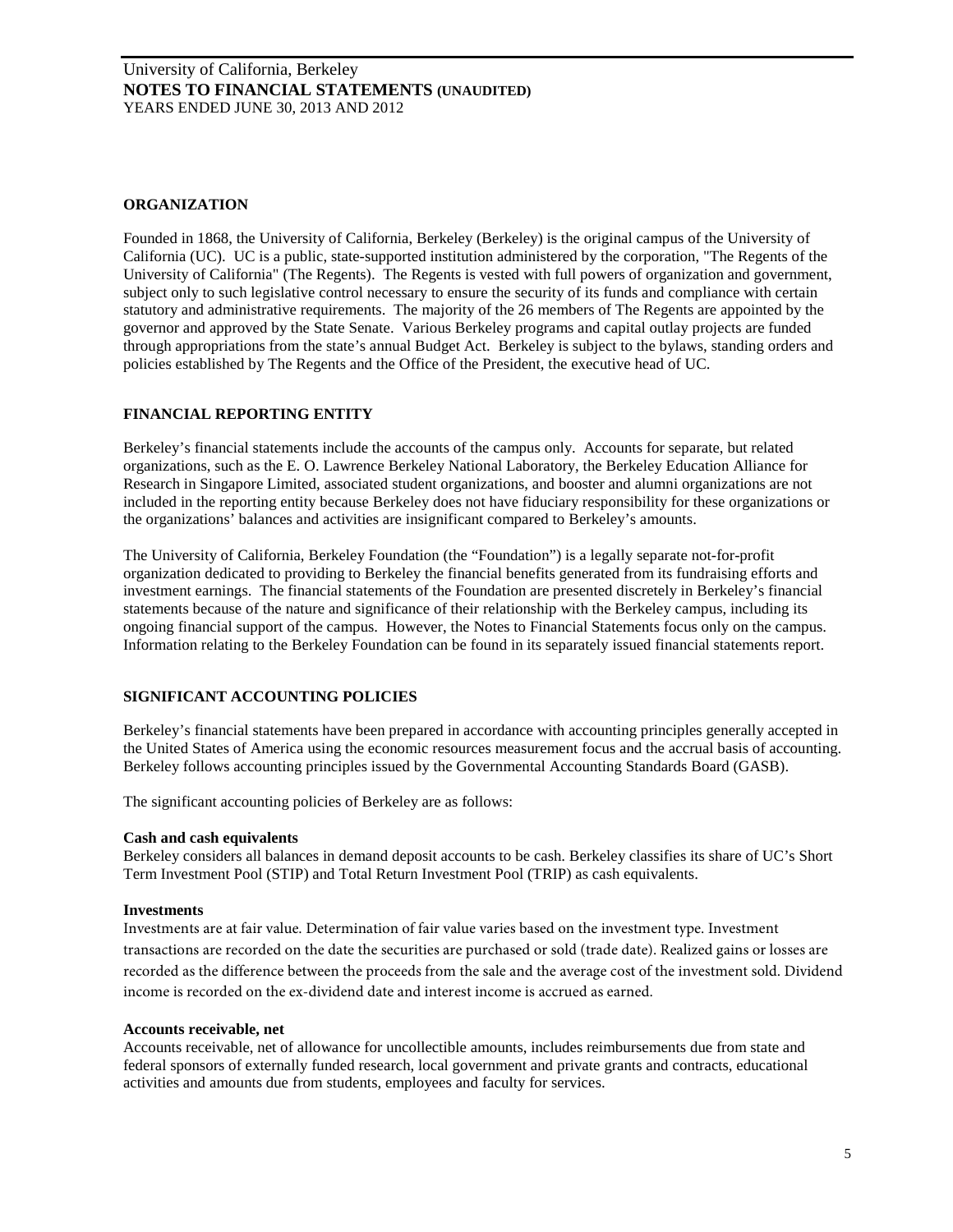## **Pledges receivable, net**

Unconditional pledges of private gifts to Berkeley in the future, net of allowance for uncollectible amounts, are recorded as pledges receivable and revenue in the year promised at the present value of expected cash flows. Conditional pledges, including all pledges of endowments and intentions to pledge, are recognized as receivables and revenues when the specified conditions are met.

## **Notes and mortgages receivable, net**

Loans to students, net of allowance for uncollectible amounts, are provided from federal student loan programs and from other sources. Home mortgage loans, primarily to faculty, are provided from other sources.

## **Inventories**

Inventories, consisting primarily of supplies and merchandise for resale, are valued at cost, typically determined under the weighted average method, which is not in excess of net realizable value.

## **Capital assets, net**

Land, infrastructure, buildings and improvements, intangible assets, equipment, libraries and collections, and special collections are recorded at cost at the date of acquisition or estimated fair value at the date of donation in the case of gifts. Estimates of fair value involve assumptions and estimation methods that are uncertain, and, therefore, the estimates could differ from actual results. Intangible assets include easements, land rights, trademarks, patents and other similar arrangements. Capital leases are recorded at the present value of future minimum lease payments. Significant additions, replacements, major repairs, and renovations to infrastructure and buildings are generally capitalized if the cost exceeds \$35,000 and if they have a useful life of more than one year. Minor renovations are charged to operations. Equipment with a cost in excess of \$5,000 and a useful life of more than one year is capitalized. All costs of land, library collections, and special collections are capitalized**.**

Depreciation is calculated using the straight-line method over the estimated economic life of the asset. Equipment under capital leases is amortized over the estimated useful life of the equipment. Leasehold improvements are amortized using the straight-line method over the shorter of the life of the applicable lease or the economic life of the asset.

Estimated economic lives are generally as follows:

|                               | <b>YEARS</b> |
|-------------------------------|--------------|
| Infrastructure                | 25           |
| Buildings and improvements    | $15 - 33$    |
| Equipment                     | $2 - 20$     |
| Computer software             | $3 - 7$      |
| Intangible assets             | 2-indefinite |
| Library books and collections |              |

Capital assets acquired through federal grants and contracts where the federal government retains a reversionary interest are also capitalized and depreciated.

Inexhaustible capital assets, such as land or special collections that are protected, preserved and held for public exhibition, education or research, including art, museum, scientific and rare book collections are not depreciated.

Interest on borrowings to finance facilities is capitalized during construction, net of any investment income earned during the temporary investment of project related borrowings.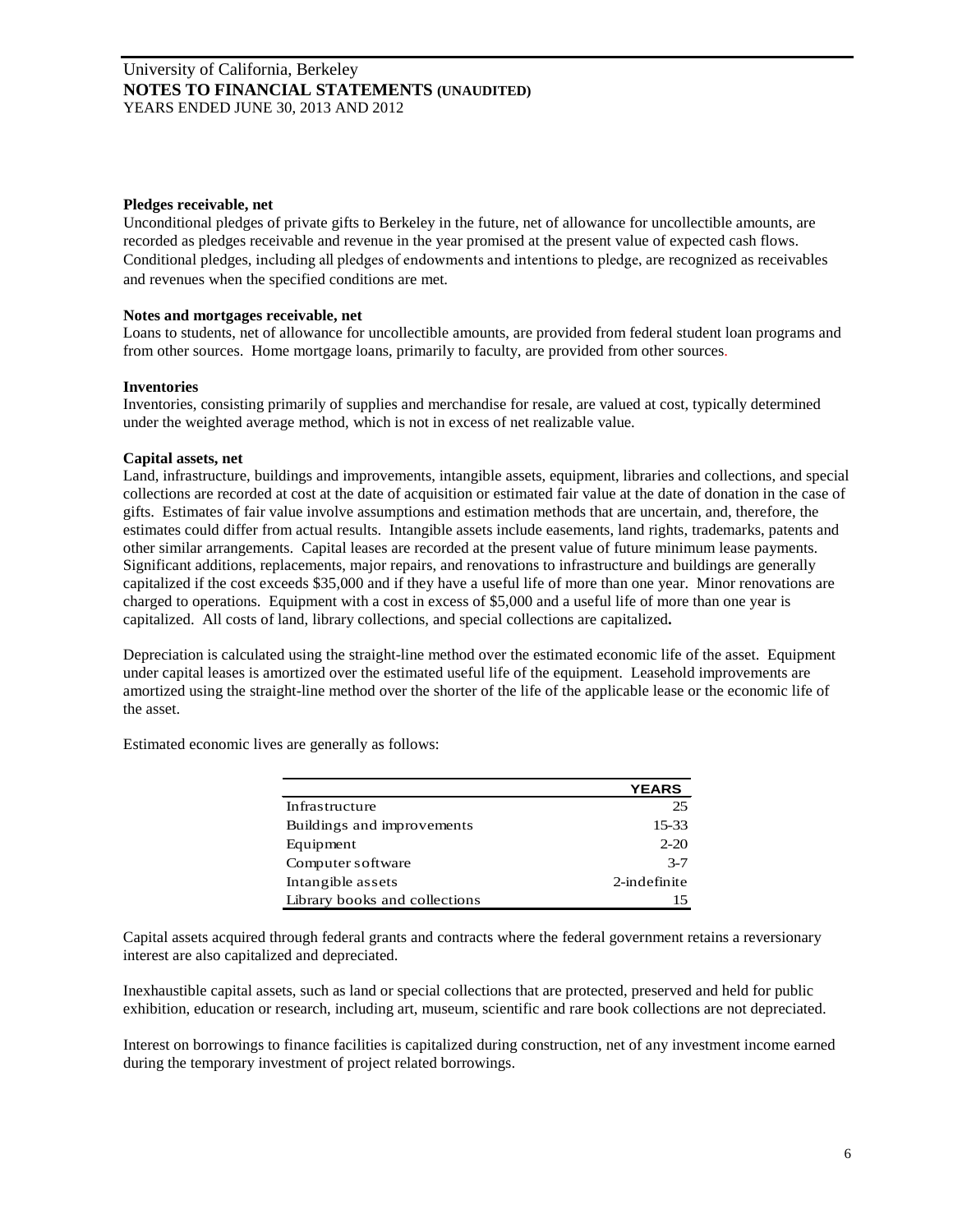#### **Unearned revenue**

Unearned revenue primarily includes amounts received from grant and contract sponsors that have not been earned under the terms of the agreement and other revenue billed in advance of the event, such as student tuition and fees and fees for housing and dining services.

## **Funds held for others**

Funds held for others result from Berkeley acting as an agent, or fiduciary, on behalf of organizations that are not significant or financially accountable to Berkeley.

#### **Federal refundable loans**

Certain loans to students are administered by Berkeley with funding primarily supported by the federal government. Berkeley's statement of net position includes both the notes receivable and the related federal refundable loan liability representing federal capital contributions owed upon termination of the program.

#### **Pollution remediation obligations**

Upon an obligating event, Berkeley estimates the components of any expected pollution remediation costs and recoveries from third parties. The costs, estimated using the expected cash flow technique, are accrued as a liability. Pollution remediation liabilities generally involve groundwater, soil and sediment contamination at certain sites where state and other regulatory agencies have indicated Berkeley is among the responsible parties. The liabilities are revalued annually and may increase or decrease the cost or recovery from third parties, if any, as a result of additional information that refines the estimates, or from payments made from revenue sources that support the activity. There were no expected recoveries at June 30, 2013 and 2012 reducing the pollution remediation liability.

## **Net position**

Net position is required to be classified for accounting and reporting purposes into the following categories:

## **Invested in capital assets, net of related debt**

This category includes all of Berkeley's capital assets, net of accumulated depreciation, reduced by outstanding debt attributable to the acquisition, construction, or improvement of those assets.

## **Restricted**

Berkeley classifies the net position resulting from transactions with purpose restrictions as restricted net position until the specific resources are used for the required purpose or for as long as the provider requires the resources to remain intact.

*Nonexpendable.* The net position subject to externally-imposed restrictions, which must be retained in perpetuity by Berkeley, is classified as nonexpendable net position. This includes Berkeley's permanent endowment funds.

*Expendable*. The net position whose use by Berkeley is subject to externally-imposed restrictions that can be fulfilled by actions of Berkeley pursuant to those restrictions or that expire by the passage of time are classified as expendable net position. This includes funds functioning as endowments, endowment income and gains, subject to the UC's spending policy, support received from gifts, appropriations or capital projects, or other third party receipts.

## **Unrestricted**

The net position that is neither reserved, restricted nor invested in capital assets, net of related debt, is classified as unrestricted net position. Unrestricted net position may be designated for specific purposes by management or the Regents. Substantially all unrestricted net position is allocated for academic and research initiatives or programs, for capital programs, or for other purposes.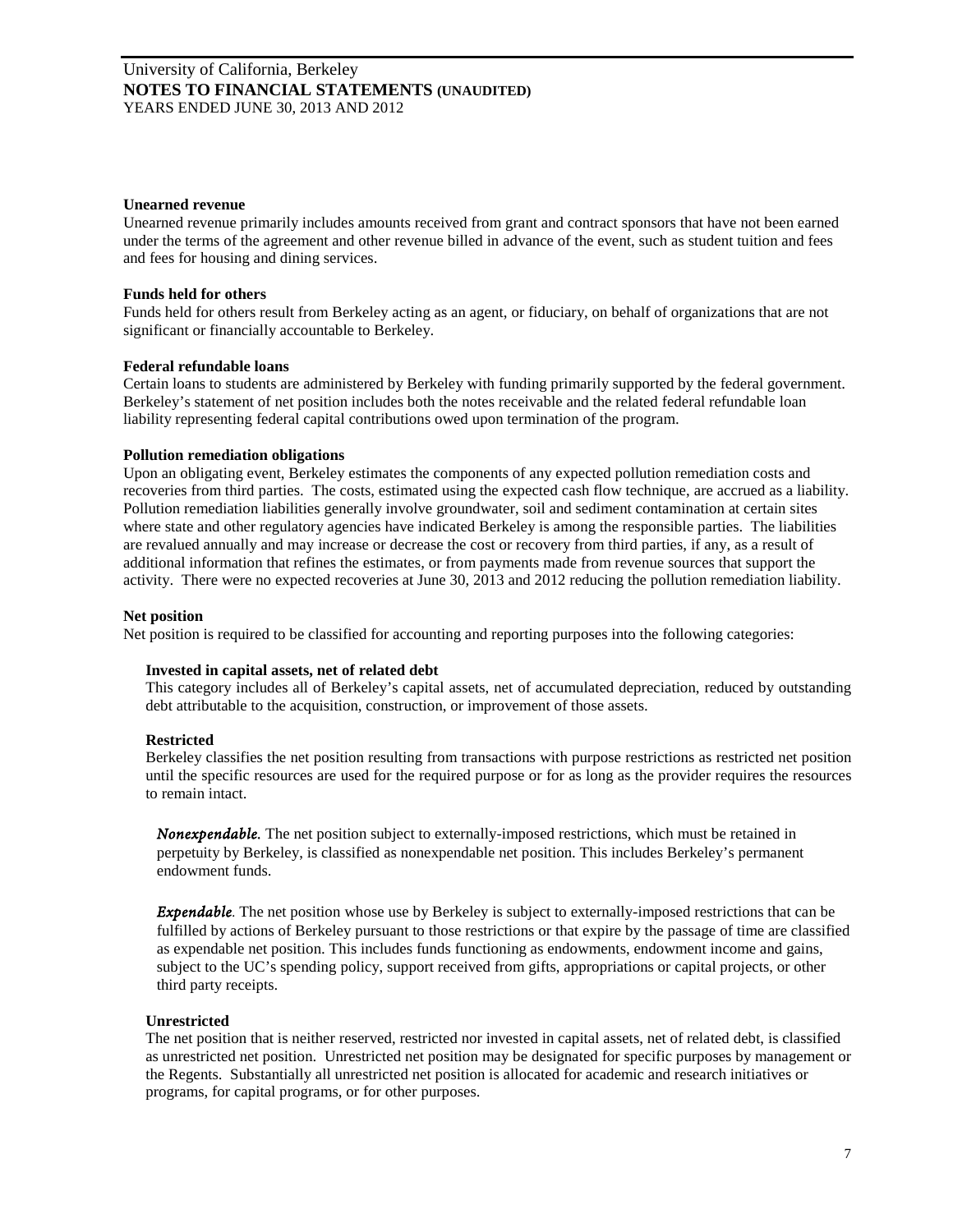Expenses are charged to either restricted or unrestricted net position based upon a variety of factors, including consideration of prior and future revenue sources, the types of expense incurred, Berkeley's budgetary policies surrounding the various revenue sources or whether the expense is a recurring cost.

## **Revenues and expenses**

Operating revenues include receipts from student tuition and fees, grants and contracts for specific operating activities, and sales and services from educational activities and auxiliary enterprises. Operating expenses incurred in conducting the programs and services of Berkeley are presented in the statement of revenues, expenses and changes in net position as operating activities.

Certain significant revenues relied upon and budgeted for fundamental operational support of the core instructional mission of Berkeley are mandated by the GASB to be recorded as nonoperating revenues, including state educational appropriations, certain federal grants for student financial aid, private gifts and investment income, since the GASB does not consider them to be related to the principal operating activities of Berkeley.

Nonoperating revenues and expenses include state educational appropriations, state financing appropriations, Build America Bonds federal interest subsidies, federal Pell grants, private gifts for other than capital purposes, investment income, net unrealized appreciation or depreciation in the fair value of investments, interest expense and other nonoperating revenues (expenses).

State capital appropriations, capital gifts and grants, and gifts for endowment purposes are classified as other changes in net position.

## **Student tuition and fees**

Substantially all of the student tuition and fees provide for current operations of Berkeley. A small portion of the student fees, reported as capital gifts and grants, is required for debt service associated with student union and recreational centers.

Berkeley recognizes certain scholarship allowances as the difference between the stated charge for tuition and fees, housing and dining charges, recreational center and other fees, and the amount that is paid by the student and sponsoring agencies on behalf of the student. Payments of financial aid made directly to students are classified as scholarship and fellowship expenses. Scholarship allowances are netted in the statement of revenues, expenses and changes in net position for the years ended June 30, 2013 and 2012 as follows:

| (in thousands of dollars)                         |                     |                     |
|---------------------------------------------------|---------------------|---------------------|
|                                                   | 2013                | 2012                |
| Student tuition and fees<br>Auxiliary enterprises | \$166,403<br>31.435 | \$154,550<br>28.299 |
| Scholarship allowances                            | \$197,838           | \$182,849           |

## **State appropriations**

The state of California provides appropriations to UC on an annual basis. Berkeley's allocated share of state educational appropriations from UC is recognized as nonoperating revenue; however, the related expenses are incurred to support either educational operations or other specific operating purposes. State financing appropriations provide for principal and interest payments associated with lease-purchase agreements with the State Public Works Board and are also reported as non-operating revenue. State appropriations for capital projects are recorded as revenue under other changes in net position when the related expenditures are incurred. Special state appropriations for AIDS, tobacco, and breast cancer research are reported as grant operating revenue.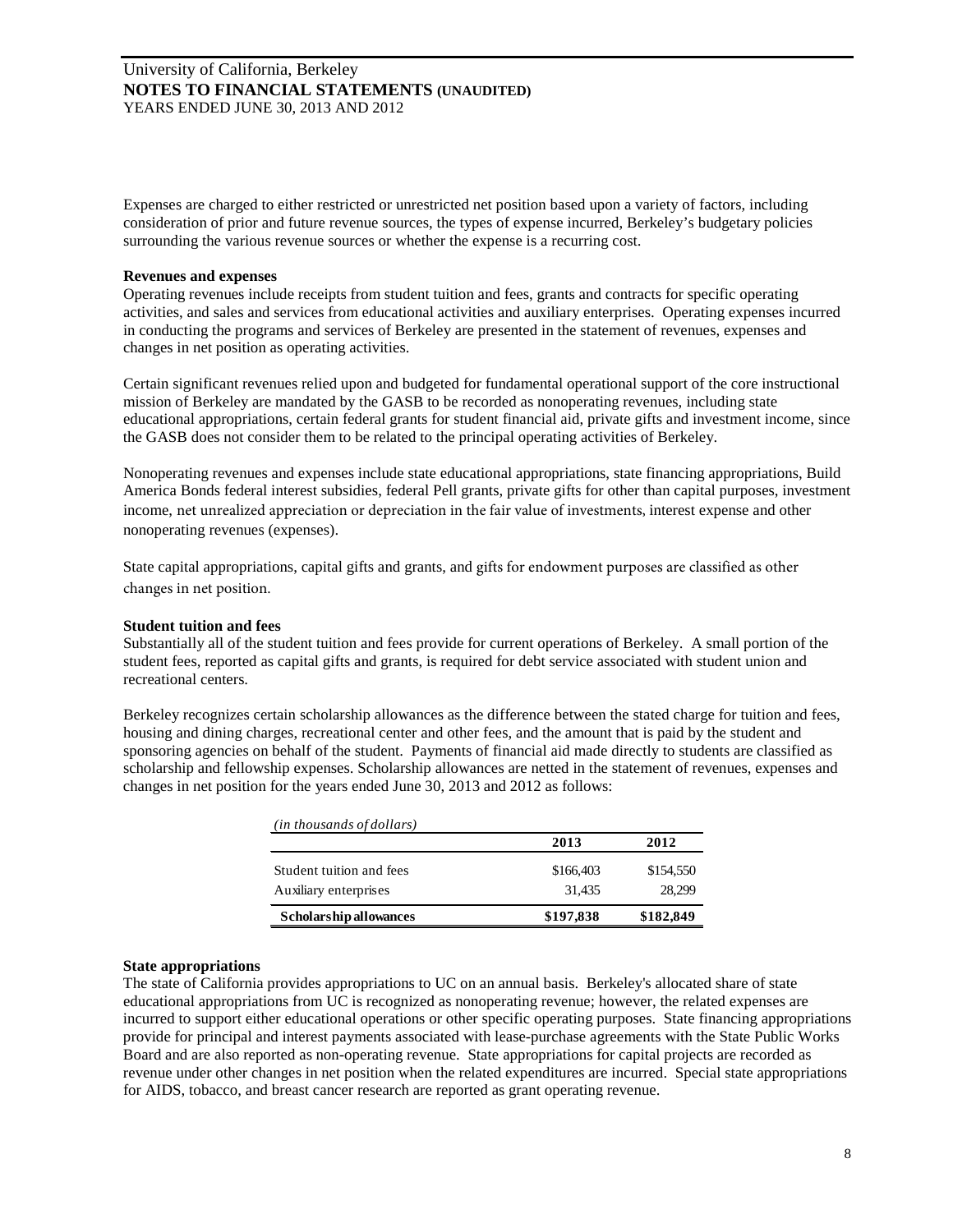## **Grant and contract revenue**

Berkeley receives grant and contract revenue from governmental and private sources. Berkeley recognizes revenue associated with the direct costs of sponsored programs as the related expenditures are incurred. Recovery of facilities and administrative costs of federally sponsored programs is at cost reimbursement rates negotiated with UC's federal cognizant agency, the U.S. Department of Health and Human Services. For the year ended June 30, 2013, the facilities and administrative cost recovery totaled \$118.3 million, \$80.7 million from federally sponsored programs and \$37.6 million from other sponsors. For the year ended June 30, 2012, the facilities and administrative cost recovery totaled \$117.2 million, \$81.7 million from federally sponsored programs and \$35.5 million from other sponsors.

## **Self-insurance programs expense**

Berkeley participates in UC's self-insurance programs for medical malpractice, workers' compensation and general liability claims. Berkeley's share of the self-insurance programs expenses is determined by UC. As a result, these expenses are included in the statement of revenues, expenses and changes in net position.

#### **UCRP benefits and obligation to UCRP**

Berkeley's cost for UCRP benefits expense is its share, as determined by UC, of the annual required contribution to UCRP, as actuarially determined. Berkeley's contributions to UCRP are made based upon rates or amounts determined by the Regents, and reduce its obligation to UCRP in the statement of net position.

## **Retiree health benefits and obligation for retiree health benefits**

Berkeley's cost for retiree health benefits expense is its share, as determined by UC, of the annual required contribution to the retiree health plan, as actuarially determined. Berkeley's contributions toward retiree health benefits, at rates determined by UC, are made to UCRHBT and reduce the obligation for retiree health benefits in the statement of net position.

#### **Compensated absences**

Berkeley accrues annual leave, including employer-related costs, for employees at rates based upon length of service and job classification and compensatory time based upon job classification and hours worked.

#### **Endowment spending**

Under provisions of California law, the Uniform Management of Institutional Funds Act allows for investment income, as well as a portion of realized and unrealized gains, to be expended for the operational requirements of Berkeley programs.

## **Tax exemption**

As a UC campus, Berkeley is qualified as a tax-exempt organization under Section 501(c) (3) of the Internal Revenue Code (IRC). Because UC is a state institution, related income received by Berkeley is also exempt from federal tax under IRC Section 115(a). In addition, Berkeley is exempt from state income taxes imposed under the California Revenue and Taxation Code.

## **Use of estimates**

The preparation of financial statements in conformity with accounting principles generally accepted in the United States of America requires management to make estimates and assumptions that affect the reported amounts of assets and liabilities and disclosure of contingent assets and liabilities at the date of the financial statements and the reported amounts of revenues and expenses during the reporting period. Although management believes the estimates and assumptions are reasonable, they are based upon information available at the time the estimate or judgment is made and actual amounts could differ from those estimates.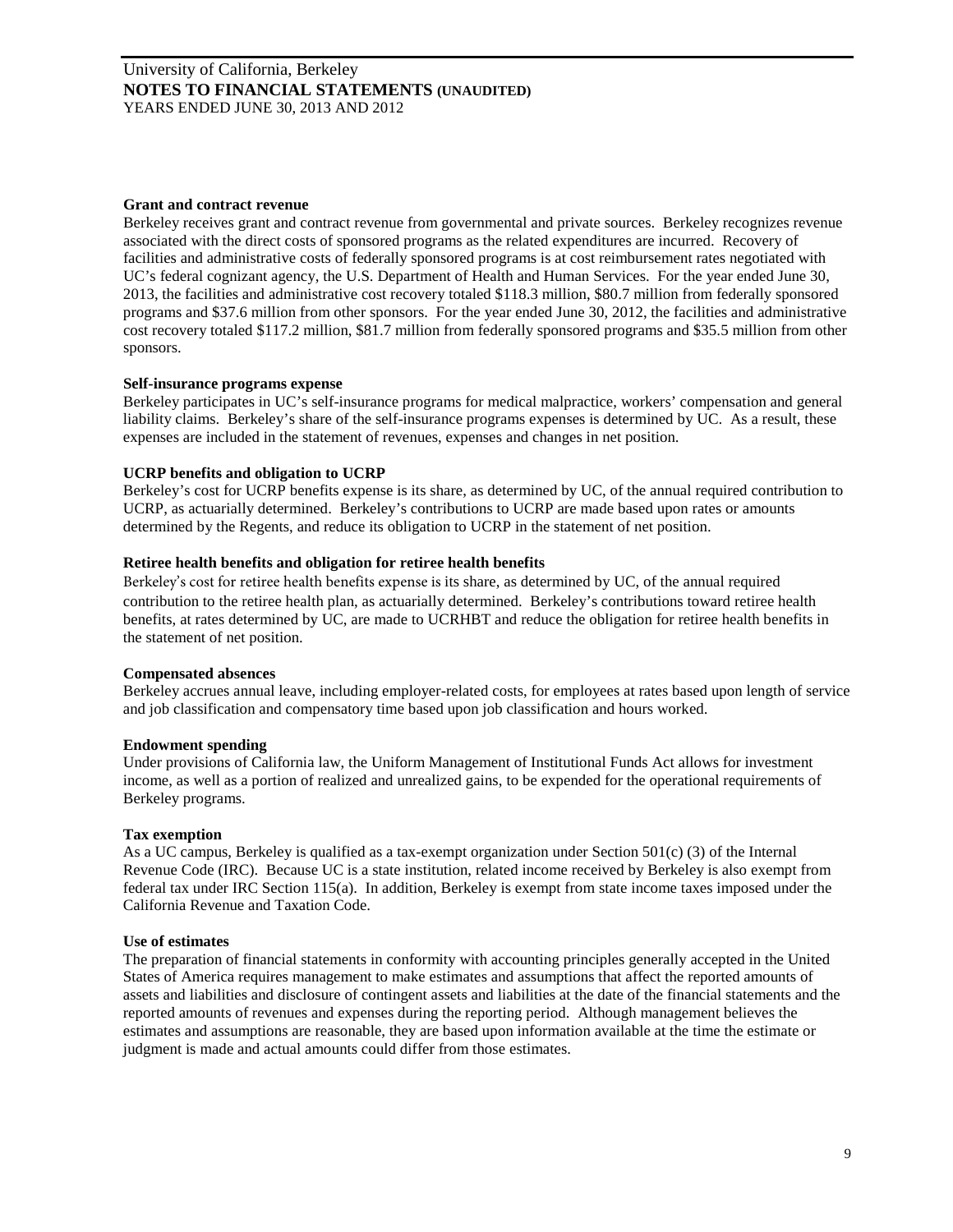## **Comparative information**

Effective July 1, 2012, Berkeley changed its accounting policy to include its share of the unfunded portion of the actuarially-determined annual required contributions to the University of California Retirement Plan (UCRP) and the University of California Retiree Health Benefit Trust (UCRHBT). The cumulative effect of this change in accounting treatment is reflected in Berkeley's restated 2012 statement of net position and statement of revenues, expenses and changes in net position, summarized as follows:

| (in thousands of dollars)                                          | YEAR ENDED JUNE 30, 2012 |             |             |
|--------------------------------------------------------------------|--------------------------|-------------|-------------|
|                                                                    | As Previously Reported   | Adjustments | As Restated |
| <b>Statement of Net Position</b>                                   |                          |             |             |
| Obligations to UCRP                                                |                          | \$199,612   | \$199,612   |
| Obligations for retiree health benefits                            |                          | 567,605     | 567,605     |
| Noncurrent liabilities                                             | 1,897,131                | 767,217     | 2,664,348   |
| Total net position                                                 | 4,571,750                | (767, 217)  | 3,804,533   |
| <b>Statement of Revenues, Expenses and Changes in Net Position</b> |                          |             |             |
| <b>UCRP</b> benefits                                               | \$57,929                 | \$28,548    | \$86,477    |
| Retiree health benefits                                            | 26.344                   | 92,680      | 119.024     |
| Total operating expenses                                           | 2,155,397                | 121,228     | 2,276,625   |
| Operating loss                                                     | (552, 639)               | (121, 228)  | (673, 867)  |
| Decrease in net position                                           | (9,828)                  | (121, 228)  | (131,056)   |
| Net position, cumulative effect of change in accounting treatment  |                          | (645,989)   | (645,989)   |
| Net position, beginning of year, as restated                       | 4,581,578                | (645,989)   | 3,935,589   |
| Net position, end of year                                          | 4,571,750                | (767, 217)  | 3,804,533   |

# **NOTE 1: CASH AND CASH EQUIVALENTS**

UC maintains centralized management for substantially all of its cash. Cash in Berkeley's demand deposit accounts is minimized by sweeping available cash balances into UC's investment accounts on a daily basis. At June 30, 2013 and 2012, the carrying amount of Berkeley's demand deposits, held in nationally recognized banking institutions, was \$1.9 million and \$2.0 million, respectively.

Berkeley does not have a significant exposure to foreign currency risk in demand deposit accounts. Accounts held in foreign countries maintain minimum operating balances with the intent to reduce potential foreign exchange risk while providing an adequate level of liquidity to meet the obligations of the academic programs established abroad. The equivalent U.S. dollar balances required to support research groups in foreign countries were \$0.2 million at June 30, 2013 and 2012.

Berkeley classifies its share of UC's STIP and TRIP as cash equivalents. Berkeley's share of UC's STIP and TRIP at June 30, 2013 and 2012 was \$1,431.5 million and \$1,316.9 million, respectively.

STIP allows participants to maximize the returns on their short-term cash balances by taking advantage of the economies of scale of investing in a large pool with a broad range of maturities and is managed to maximize current earned income. Cash to provide for payroll, construction expenditures and other operating expenses for Berkeley is invested in STIP. The available cash in endowment investment pools awaiting investment, or cash for administrative expenses, is also invested in STIP. Investments authorized by the Regents for STIP include fixed income securities with a maximum maturity of five and one-half years.

TRIP allows Berkeley the opportunity to maximize the return on its long-term working capital by taking advantage of the economies of scale of investing in a large pool across a broad range of asset classes. TRIP is managed to a total return objective and is intended to supplement STIP. Investments authorized by The Regents for TRIP include a diversified portfolio of equity and fixed-income securities.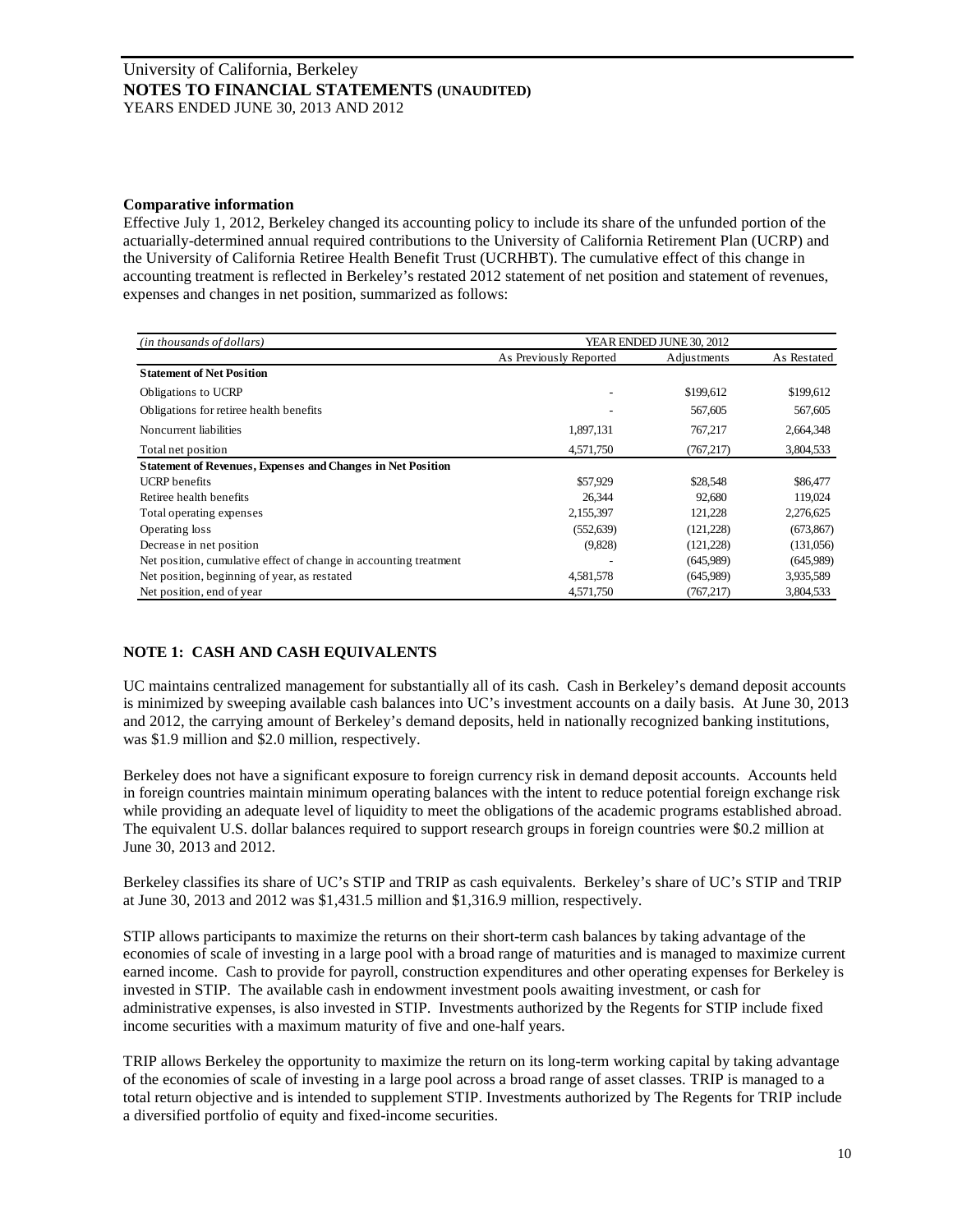# **NOTE 2: INVESTMENTS**

The Regents, as the governing Board, is responsible for the oversight of UC's investments and establishes investment policy, which is carried out by UC's Chief Investment Officer. These investments are associated with the STIP, TRIP, General Endowment Pool (GEP), and other investment pools managed by the Chief Investment Officer, or are separately invested. Berkeley has a share of these investments. Berkeley classifies its share of STIP and TRIP as cash equivalents.

GEP is an investment pool in which a large number of individual endowments participate in order to benefit from diversification and economies of scale. GEP is a balanced portfolio and the primary investment vehicle for endowed gift funds. Where donor agreements place constraints on allowable investments, assets associated with endowments are invested in accordance with the terms of the agreements.

Other investment pools primarily facilitate annuity and life income arrangements. Separate investments are those that cannot be pooled due to investment restrictions or income requirements, or represent UC's estimated interest in externally held irrevocable trusts.

Investments authorized by The Regents for GEP, other investment pools and separate investments include equity securities, fixed-income securities and certain other asset classes. The equity portion of the investment portfolios includes both domestic and foreign common and preferred stocks which may be included in actively or passively managed strategies, along with a modest exposure to private equities. UC's investment portfolios may include foreign currency denominated equity securities. The fixed-income portion of the investment portfolios may include both domestic and foreign securities, along with certain securitized investments, including mortgage-backed and asset-backed securities. Fixed-income investment guidelines permit the use of futures and options on fixed-income instruments in the ongoing management of the portfolios. Real estate investments are authorized for GEP. Absolute return strategies, which may incorporate short sales, plus derivative positions to implement or hedge an investment position, are also authorized for the GEP.

More detail about UC's investments can be found in UC's Annual Financial Report.

# **NOTE 3: INVESTMENTS HELD BY TRUSTEES**

UC has entered into agreements with trustees to maintain trusts for the Berkeley's long-term debt requirements, capital projects and certain other requirements. In addition, the state of California retains on deposit certain proceeds from the sale of lease-revenue bonds to be used for Berkeley's capital projects. The combined fair value of all of the investments and deposits held by trustees was \$83.9 million and \$124.9 million at June 30, 2013 and 2012, respectively.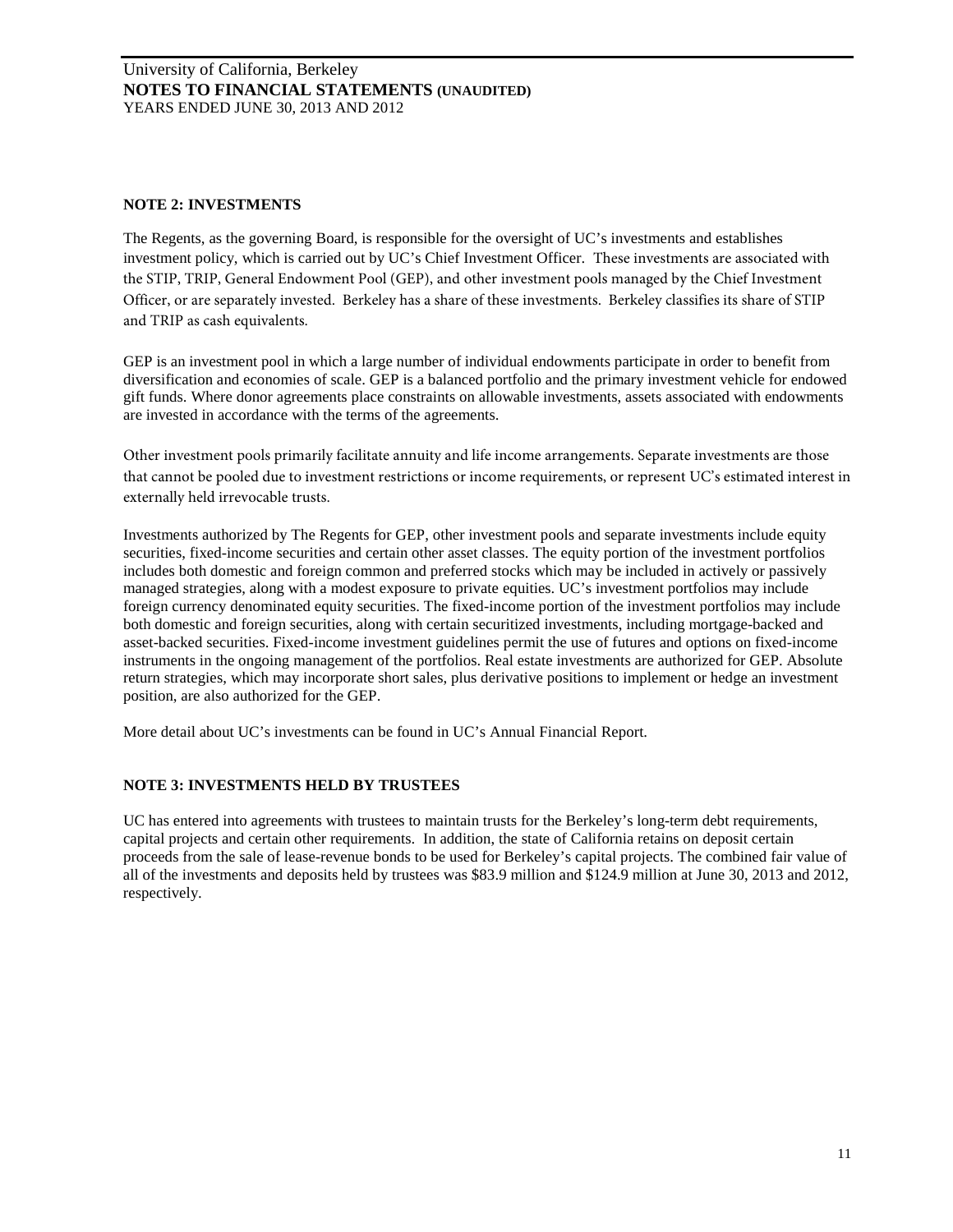# **NOTE 4: ACCOUNTS RECEIVABLE**

Accounts receivable and the allowance for uncollectible amounts at June 30, 2013 and 2012 are as follows:

| (in thousands of dollars)       |                                                 |                                                                            |                                                                |                         |              |
|---------------------------------|-------------------------------------------------|----------------------------------------------------------------------------|----------------------------------------------------------------|-------------------------|--------------|
|                                 | <b>STATE &amp; FEDERAL</b><br><b>GOVERNMENT</b> | <b>LOCAL GOVT &amp;</b><br><b>PRIVATE GRANTS &amp;</b><br><b>CONTRACTS</b> | <b>AUXILIARY &amp;</b><br><b>SERVICE</b><br><b>ENTERPRISES</b> | <b>FEES &amp; OTHER</b> | <b>TOTAL</b> |
| At June 30, 2013                |                                                 |                                                                            |                                                                |                         |              |
| Accounts receivable             | \$109,553                                       | \$40,769                                                                   | \$5,054                                                        | \$25,886                | \$181,262    |
| Allowance for doubtful accounts | (190)                                           | (1,051)                                                                    | (696)                                                          | (5,363)                 | (7,300)      |
| Accounts receivable, net        | \$109,363                                       | \$39,718                                                                   | \$4,358                                                        | \$20,523                | \$173,962    |
| At June 30, 2012                |                                                 |                                                                            |                                                                |                         |              |
| Accounts receivable             | \$132,904                                       | \$32,511                                                                   | \$4.410                                                        | \$21.786                | \$191,611    |
| Allowance for doubtful accounts | (56)                                            | (1,791)                                                                    | (877)                                                          | (5,396)                 | (8,120)      |
| Accounts receivable, net        | \$132,848                                       | \$30,720                                                                   | \$3,533                                                        | \$16,390                | \$183,491    |

Adjustments to the allowance for doubtful accounts have either increased or (decreased) the following revenues for the years ended June 30, 2013 and 2012:

| (in thousands of dollars) |           |           |  |
|---------------------------|-----------|-----------|--|
|                           | 2013      | 2012      |  |
| Student tuition and fees  | (\$1,486) | (\$1,233) |  |
| Grants and contracts      | 549       | (1,440)   |  |
| Educational activities    | (270)     | 91        |  |
| Auxiliary enterprises     | (57)      | (213)     |  |
| Other operating revenues  | (17)      | 178       |  |

# **NOTE 5: PLEDGES RECEIVABLE**

The composition of pledges receivable at June 30, 2013 and 2012 is summarized as follows:

| (in thousands of dollars)                   |          |          |
|---------------------------------------------|----------|----------|
|                                             | 2013     | 2012     |
|                                             |          |          |
| Total pledges receivable outstanding        | \$43,615 | \$73,899 |
| Less: Unamortized discount to present value | (1,624)  | (2,997)  |
| Allowance for uncollectible pledges         | (7, 863) | (13,053) |
| Total pledges receivable, net               | 34,128   | 57,849   |
| Less: Current portion of pledges receivable | (15,577) | (21,809) |
| Noncurrent portion of pledges receivable    | \$18,551 | \$36,040 |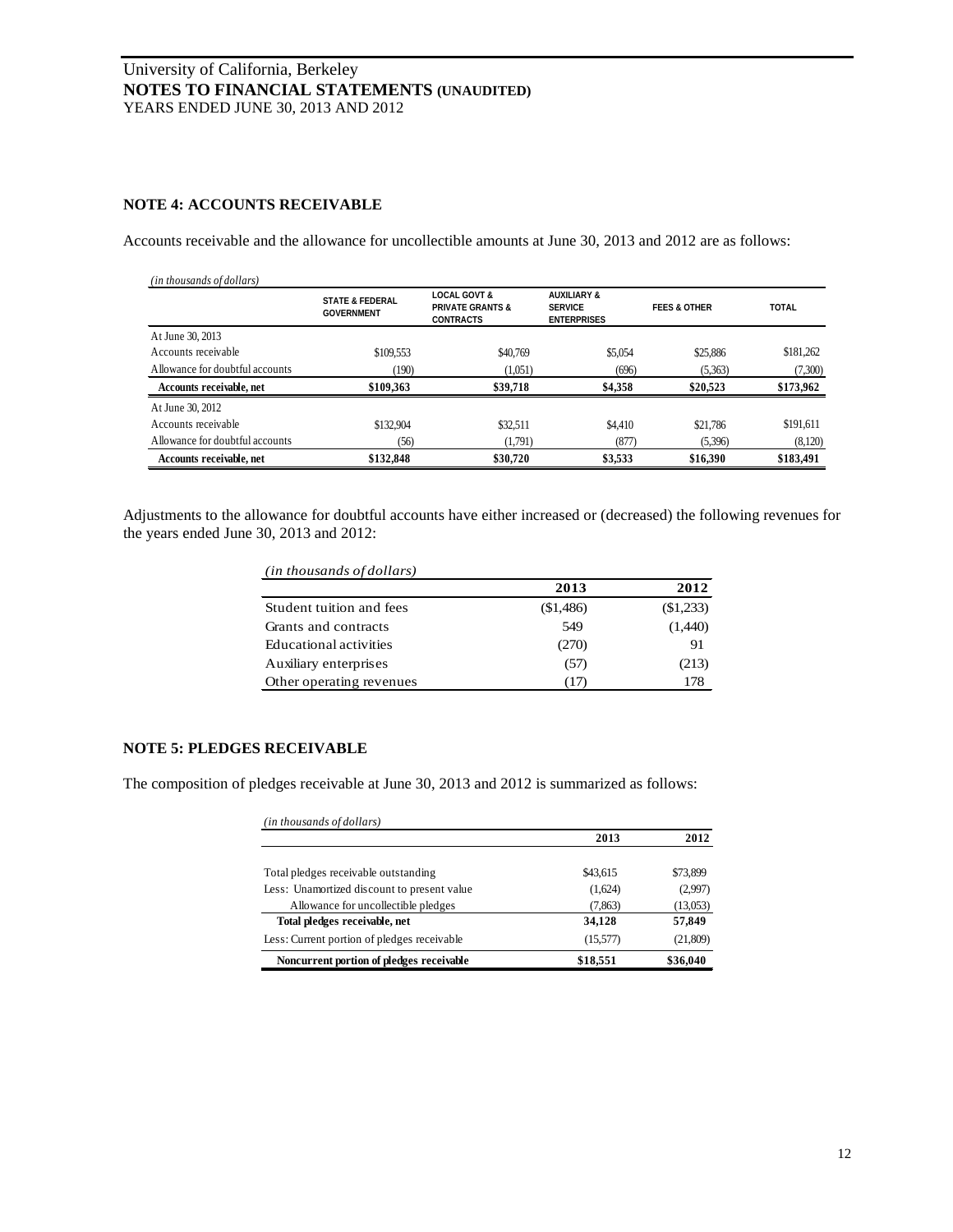Future receipts under pledge agreements for each of the five fiscal years subsequent to June 30, 2013 and thereafter are as follows:

| (in thousands of dollars)            |          |
|--------------------------------------|----------|
| Year Ending June 30                  |          |
| 2014                                 | \$21,768 |
| 2015                                 | 7,835    |
| 2016                                 | 4,853    |
| 2017                                 | 3,970    |
| 2018                                 | 2,236    |
| 2019 and thereafter                  | 2,953    |
| Total payments on pledges receivable | \$43,615 |

Adjustments to the allowance for doubtful accounts associated with pledges have increased (decreased) the following revenues for the years ended June 30, 2013 and 2012:

| (in thousands of dollars) |          |          |
|---------------------------|----------|----------|
|                           | 2013     | 2012     |
| Private gifts             | (S1,775) | ( \$478) |
| Capital gifts and grants  | 4.678    | (3,275)  |

# **NOTE 6: NOTES AND MORTGAGES RECEIVABLE**

Notes and mortgages receivable at June 30, 2013 and 2012, along with the allowance for uncollectible amounts, are as follows:

| (in thousands of dollars) |  |
|---------------------------|--|
|---------------------------|--|

|                                     |                |              | <b>NONCURRENT</b> |              |
|-------------------------------------|----------------|--------------|-------------------|--------------|
|                                     | <b>CURRENT</b> | <b>NOTES</b> | <b>MORTGAGES</b>  | <b>TOTAL</b> |
| At June 30, 2013                    |                |              |                   |              |
| Notes and mortgages receivable      | \$5,883        | \$24,931     | \$1,986           | \$26,917     |
| Allowance for uncollectible amounts | (126)          | (2,065)      |                   | $(\$2,065)$  |
| Notes and mortgages receivable, net | \$5,757        | \$22,866     | \$1,986           | \$24,852     |
| At June 30, 2012                    |                |              |                   |              |
| Notes and mortgages receivable      | \$5,876        | \$25,580     | \$2.264           | \$27,844     |
| Allowance for uncollectible amounts | (93)           | (1,842)      |                   | \$1,842      |
| Notes and mortgages receivable, net | \$5,783        | \$23,738     | \$2,264           | \$26,002     |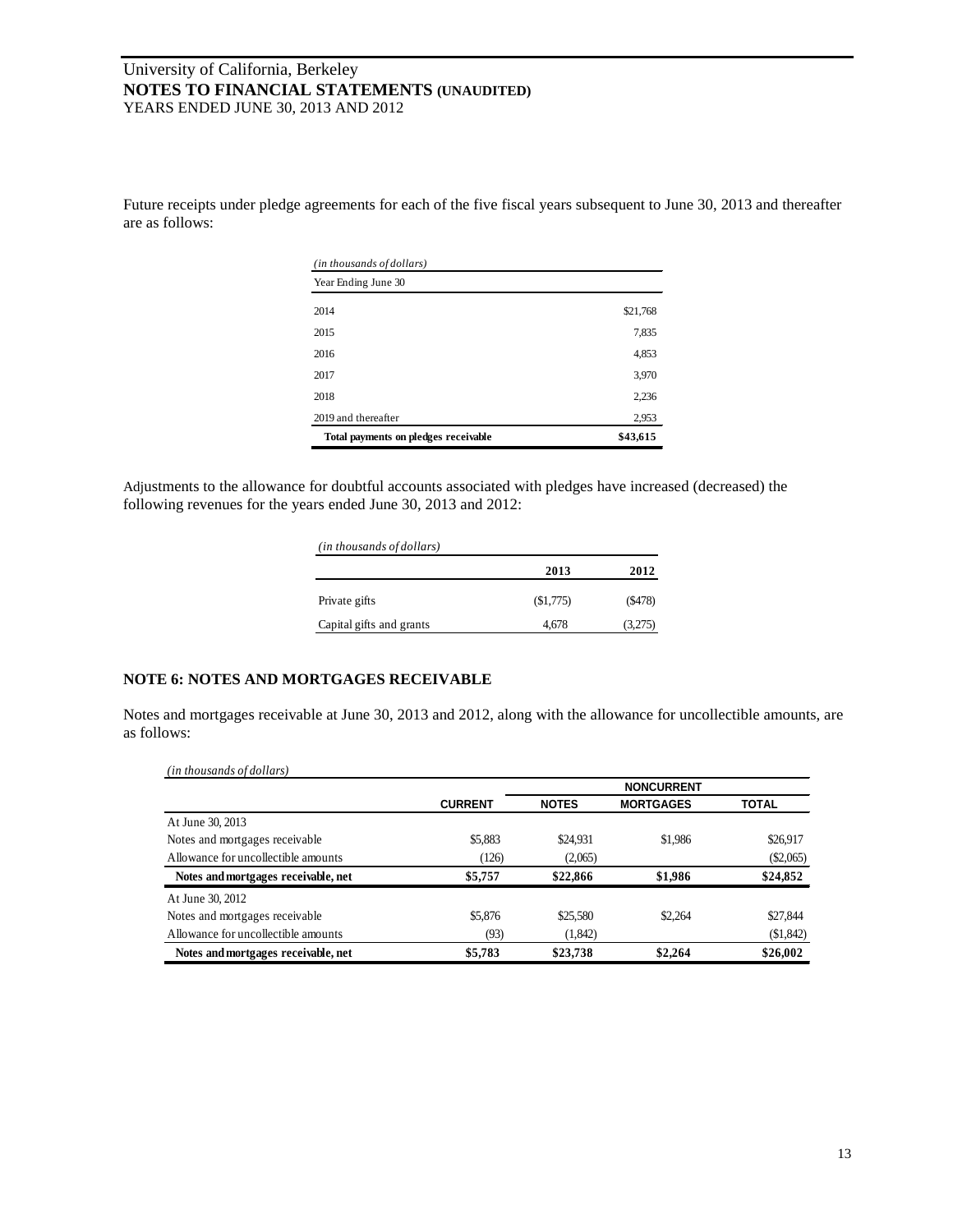# **NOTE 7: CAPITAL ASSETS**

Berkeley's capital asset activity for the years ended June 30, 2013 and 2012 is as follows:

| (in thousands of dollars)                 |             |                                                |                  |             |                                                |                  |             |
|-------------------------------------------|-------------|------------------------------------------------|------------------|-------------|------------------------------------------------|------------------|-------------|
|                                           | 2011        | <b>ADDITIONS</b>                               | <b>DISPOSALS</b> | 2012        | <b>ADDITIONS</b>                               | <b>DISPOSALS</b> | 2013        |
| <b>ORIGINAL COST</b>                      |             |                                                |                  |             |                                                |                  |             |
| Land                                      | \$91,827    |                                                |                  | \$91,827    | \$19,766                                       | $(\$604)$        | \$110,989   |
| Infrastructure                            | 54,801      | \$5,343                                        |                  | 60.144      | 2,032                                          |                  | 62,176      |
| Buildings and improvements                | 3,133,787   | 415,799                                        | (S389)           | 3,549,197   | 570,991                                        | (9,117)          | 4,111,071   |
| Equipment, software and intangibles       | 475,648     | 32,292                                         | (22, 235)        | 485,705     | 33,634                                         | (14, 158)        | 505,181     |
| Libraries and collections                 | 917,492     | 30,533                                         | (19, 407)        | 928,618     | 29,941                                         | (12, 499)        | 946,060     |
| Special collections                       | 99.447      | 7,071                                          |                  | 106,518     | 4,265                                          |                  | 110,783     |
| Construction in progress                  | 615,851     | (28, 393)                                      |                  | 587,458     | (339,930)                                      |                  | 247,528     |
| Capital assets, at original cost          | \$5,388,853 | \$462,645                                      | $(\$42,031)$     | \$5,809,467 | \$320,699                                      | $(\$36,378)$     | \$6,093,788 |
|                                           | 2011        | <b>DEPRECIATION AND</b><br><b>AMORTIZATION</b> | <b>DISPOSALS</b> | 2012        | <b>DEPRECIATION AND</b><br><b>AMORTIZATION</b> | <b>DISPOSALS</b> | 2013        |
| ACCUMULATED DEPRECIATION AND AMORTIZATION |             |                                                |                  |             |                                                |                  |             |
| Infrastructure                            | \$19,520    | \$2,265                                        |                  | \$21,785    | \$2,345                                        |                  | \$24,130    |
| Buildings and improvements                | 1,145,740   | 108,136                                        | (S181)           | 1,253,695   | 125,113                                        | (S7,106)         | 1,371,702   |
| Equipment, software and intangibles       | 346,663     | 31,178                                         | (21, 321)        | 356,520     | 32,211                                         | (13,547)         | 375,184     |
| Libraries and collections                 | 682,898     | 28,338                                         | (20, 258)        | 690,978     | 28,802                                         | (12, 499)        | 707,281     |
| Accumulated depreciation and amortization | \$2,194,821 | \$169,917                                      | $(\$41,760)$     | \$2,322,978 | \$188,471                                      | $(\$33,152)$     | \$2,478,297 |
| Capital assets, net                       | \$3,194,032 |                                                |                  | \$3,486,489 |                                                |                  | \$3,615,491 |

## **NOTE 8: DEBT**

UC finances Berkeley's construction, renovation and acquisition of facilities and equipment through the issuance of debt obligations. Commercial paper and bank loans provide for interim financing. Long-term financing includes revenue bonds, capital lease obligations and other borrowings.

| (in thousands of dollars)              |                       |                       |             |             |
|----------------------------------------|-----------------------|-----------------------|-------------|-------------|
|                                        | <b>INTEREST RATES</b> | <b>MATURITY YEARS</b> | 2013        | 2012        |
| <b>INTERIM FINANCING:</b>              |                       |                       |             |             |
| Commercial paper                       | $0.1\% - 0.3\%$       |                       | \$243.911   | \$208,458   |
| <b>LONG-TERM FINANCING:</b>            |                       |                       |             |             |
| UC general revenue bonds               | $2.82\% - 5.90\%$     | 2014-2112             | 987.438     | 1,074,699   |
| UC limited projects revenue bonds      | $4.05\% - 5.90\%$     | 2014-2050             | 553,735     | 453,726     |
| <b>UC</b> revenue bonds                |                       |                       | 1.541.173   | 1,528,425   |
| Capital lease obligations              | $0.25 - 5.00\%$       | 2014-2035             | 362,079     | 374,655     |
| Other borrowings                       | Various               | 2014                  | 39,328      | 3,325       |
| <b>Total outstanding debt</b>          |                       |                       | 2,186,491   | 2,114,863   |
| Less: Commercial paper                 |                       |                       | (243.911)   | (208, 458)  |
| Current portion of outstanding debt    |                       |                       | (36,998)    | (43,519)    |
| Noncurrent portion of outstanding debt |                       |                       | \$1,905,582 | \$1,862,886 |

Interest expense associated with financing projects during construction, net of any investment income earned on taxexempt bond proceeds during construction, is capitalized. Total interest expense during the years ended June 30, 2013 and 2012 was \$94.0 million and \$84.2 million, respectively. Interest expense, net of investment income, totaling \$4.6 million and \$19.8 million was capitalized during the years ended June 30, 2013 and 2012, respectively. The remaining \$89.4 million in 2013 and \$64.4 million in 2012 is reported as interest expense in the statement of revenues, expenses and changes in net position.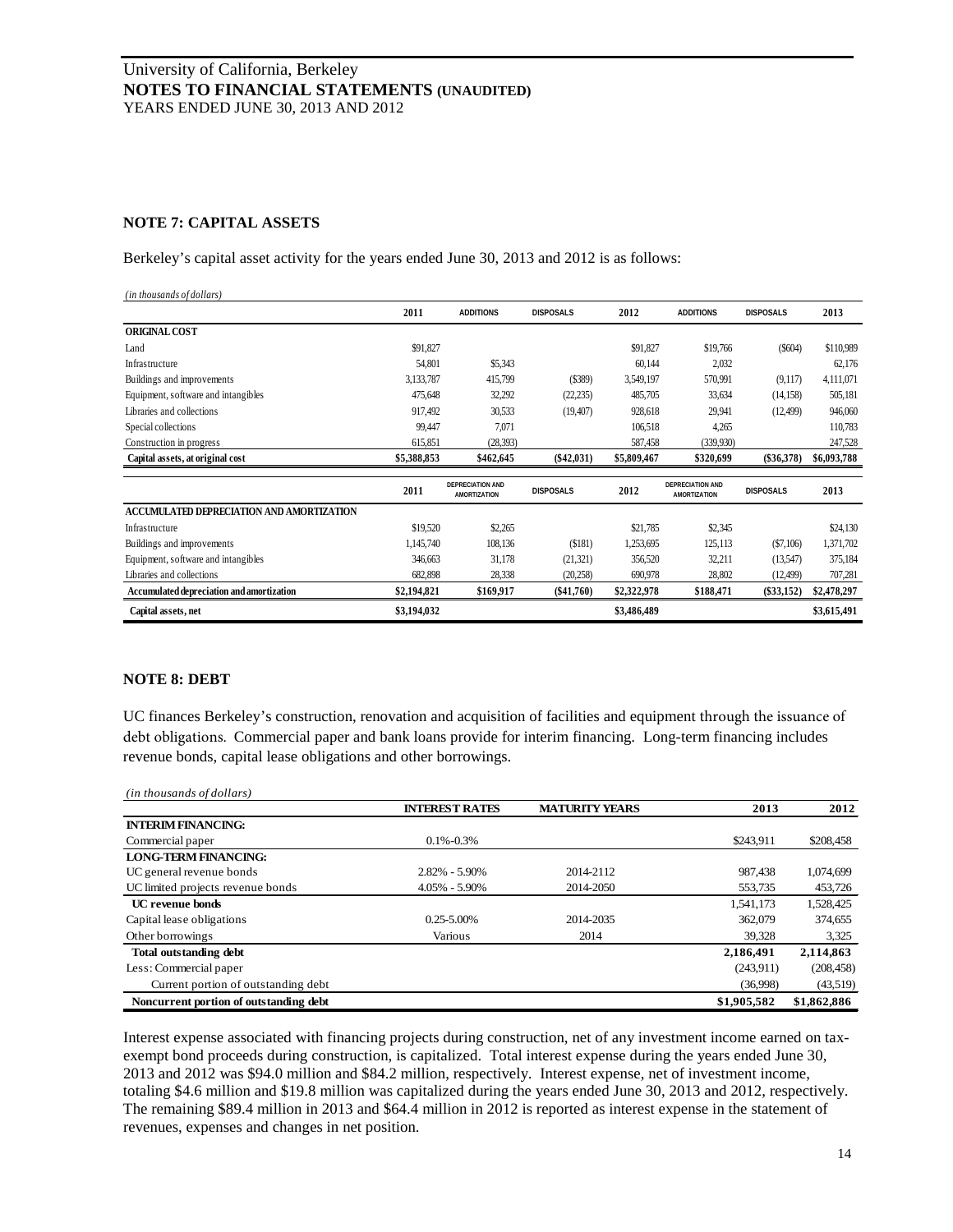## **Commercial Paper**

Commercial paper may be issued for interim/permanent financing for capital projects, interim financing of equipment, standby or interim financing for gift financed projects and working capital for Berkeley. The program's liquidity is supported by available investments in STIP and TRIP. Commercial paper is collateralized by a pledge of the revenues derived from the ownership or operation of the projects financed and constitute limited obligations of UC. There is no encumbrance, mortgage or other pledge of property securing commercial paper, and the paper does not constitute general obligations of UC.

## **Outstanding Long-Term Debt Activity**

The activity with respect to Berkeley's share of UC's current and noncurrent debt for the years ended June 30, 2013 and 2012 is as follows:

| (in thousands of dollars)           |                         |                                            |                                   |              |
|-------------------------------------|-------------------------|--------------------------------------------|-----------------------------------|--------------|
|                                     | <b>UC REVENUE BONDS</b> | <b>CAPITALI FASE</b><br><b>OBLIGATIONS</b> | <b>OTHER</b><br><b>BORROWINGS</b> | <b>TOTAL</b> |
| Year ended June 30, 2013            |                         |                                            |                                   |              |
| Current portion at June 2012        | \$25,259                | \$14,935                                   | \$3,325                           | \$43,519     |
| Reclassification from noncurrent    | 16,277                  | 17,215                                     | 181                               | 33,673       |
| Principal payments                  | (25, 259)               | (14,935)                                   |                                   | (40.194)     |
| Current portion at June 30, 2013    | 16,277                  | 17,215                                     | 3,506                             | 36,998       |
| Noncurrent portion at June 30, 2012 | 1,503,166               | 359,720                                    |                                   | 1,862,886    |
| New obligations                     | 38,007                  | 2.359                                      | 36,003                            | 76,369       |
| Reclassification to current         | (16,277)                | (17,215)                                   | (181)                             | (33,673)     |
| Noncurrent portion at June 30, 2013 | \$1,524,896             | \$344.864                                  | \$35,822                          | \$1,905,582  |
| Year ended June 30, 2012            |                         |                                            |                                   |              |
| Current portion at June 2011        | \$23,533                | \$12,864                                   | \$3,304                           | \$39,701     |
| Reclassification from noncurrent    | 25,259                  | 15.044                                     | 21                                | 40,324       |
| Principal payments                  | (23, 533)               | (12, 973)                                  |                                   | (36,506)     |
| Current portion at June 30, 2012    | 25,259                  | 14,935                                     | 3,325                             | 43,519       |
|                                     |                         |                                            |                                   |              |
| Noncurrent portion at June 30, 2011 | 1,332,079               | 298,911                                    |                                   | 1,630,990    |
| New obligations                     | 196,346                 | 75,853                                     | 21                                | 272,220      |
| Reclassification to current         | (25, 259)               | (15,044)                                   | (21)                              | (40, 324)    |
| Noncurrent portion at June 30, 2012 | \$1,503,166             | \$359,720                                  |                                   | \$1,862,886  |

# **Revenue Bonds**

Revenue bonds have financed various auxiliary, administrative, academic and research facilities of Berkeley. They generally have annual principal and semiannual interest payments, serial and term maturities, contain sinking fund requirements and may have optional redemption provisions. Revenue bonds are not collateralized by any encumbrance, mortgage or other pledge of property, except pledged revenues, and do not constitute general obligations of The Regents. Revenue bond indentures require Berkeley to use the facilities in a way which will not cause the interest on the tax-exempt bonds to be included in the gross income of the bondholders for federal tax purposes.

General Revenue Bonds are collateralized solely by General Revenues as defined in the Indenture. General Revenues are certain operating and nonoperating revenues of UC consisting of gross student tuition and fees; facilities and administrative cost recovery from contracts and grants; revenues from educational, auxiliary and other activities; and other revenues, including unrestricted investment income. The General Revenue Bond Indenture requires UC to set rates, charges and fees each year sufficient for General Revenues to pay for the annual principal and interest on the bonds and certain other financial covenants.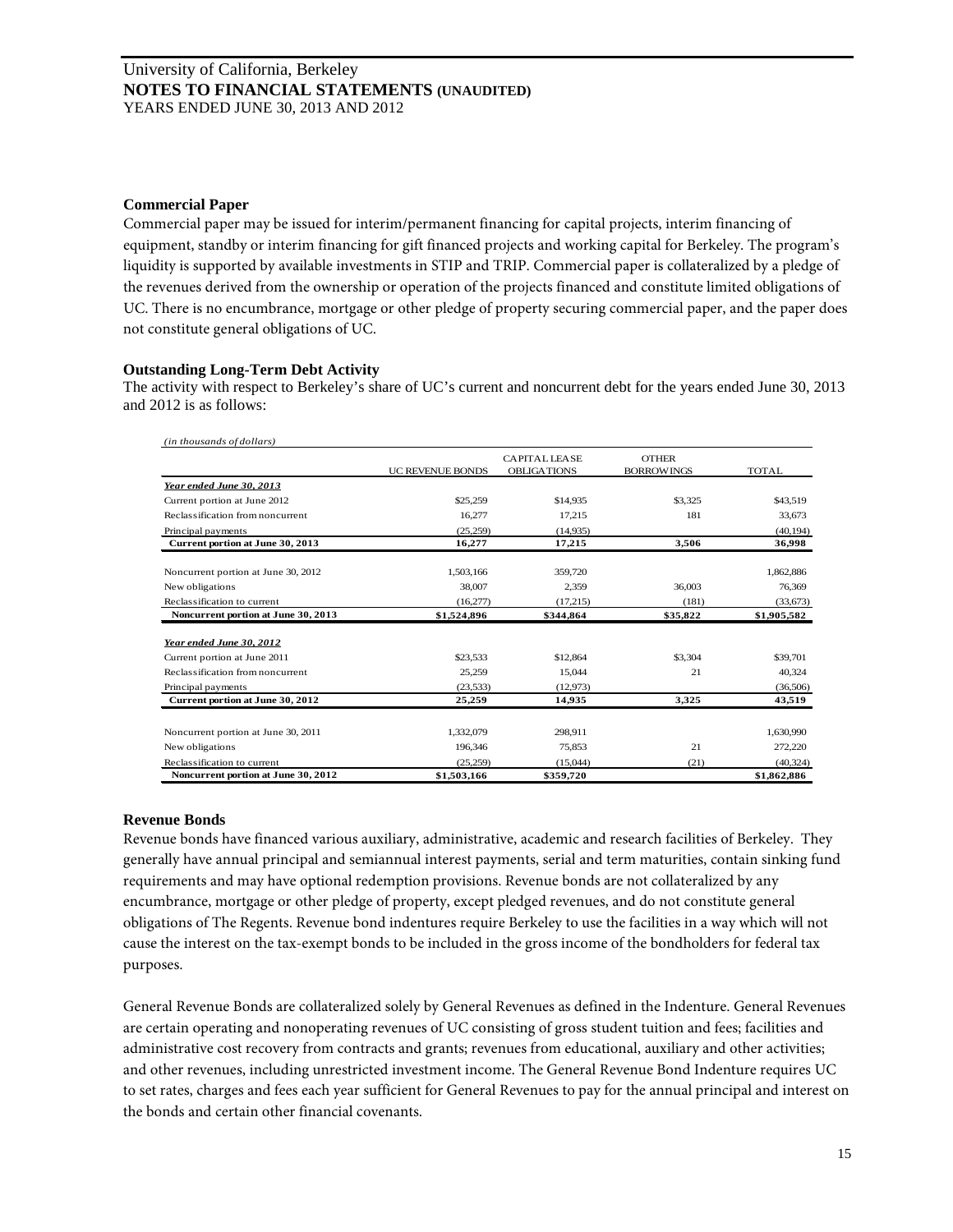Limited Project Revenue Bonds are issued to finance auxiliary enterprises and are collateralized by a pledge consisting of the sum of the gross revenues of the specific projects. The Indenture requires UC to achieve the sum of gross project revenues equal to 1.1 times debt service and maintain certain other financial covenants. All indentures permit UC to issue additional bonds as long as certain conditions are met.

# **Capital Leases**

UC has entered into lease-purchase agreements with the state of California that are recorded as capital leases. The state sells lease revenue bonds to finance construction of certain state-owned buildings to be used by UC. During the construction phase, UC acts as agent for the state. Bond proceeds remain on deposit with the state, as trustee, until UC is reimbursed as the project is constructed.

Upon completion, the buildings and equipment are leased to UC under terms and amounts that are sufficient to satisfy the state's lease revenue bond requirements with the understanding that the state will provide financing appropriations to UC to satisfy the annual lease requirements. At the conclusion of the lease term, ownership transfers to UC.

Berkeley's share of the capital lease obligations associated with the lease-purchase agreements with the state were \$355.8 million at June 30, 2013, and \$369.0 million at June 30, 2012.

The state of California financing appropriation pertaining to Berkeley under the terms of the lease-purchase agreements, recorded as nonoperating revenue, for the years ended June 30, 2013 and 2012 was \$24.2 million and \$19.5 million, respectively. The scheduled principal and interest including accrued interest, reported in the Berkeley's financial statements for the years ended June 30, 2013 and 2012 contain amounts related to these leasepurchase agreements with the state of California as follows:

| (in thousands of dollars) |          |          |
|---------------------------|----------|----------|
|                           | 2013     | 2012     |
| Capital lease principal   | \$13.218 | \$11,264 |
| Capital lease interest    | 15.930   | 16.452   |
| <b>Total</b>              | \$29,148 | \$27,716 |

Berkeley's capital leases with lessors other than the state of California, typically for equipment, totaled \$6.3 million and \$5.7 million at June 30, 2013 and 2012, respectively.

## **Other Borrowings**

Other borrowings of \$39.3 million and \$3.3 million at June 30, 2013 and 2012, respectively, consisted of bank lines of credit and loan to provide interim financing for buildings and equipment.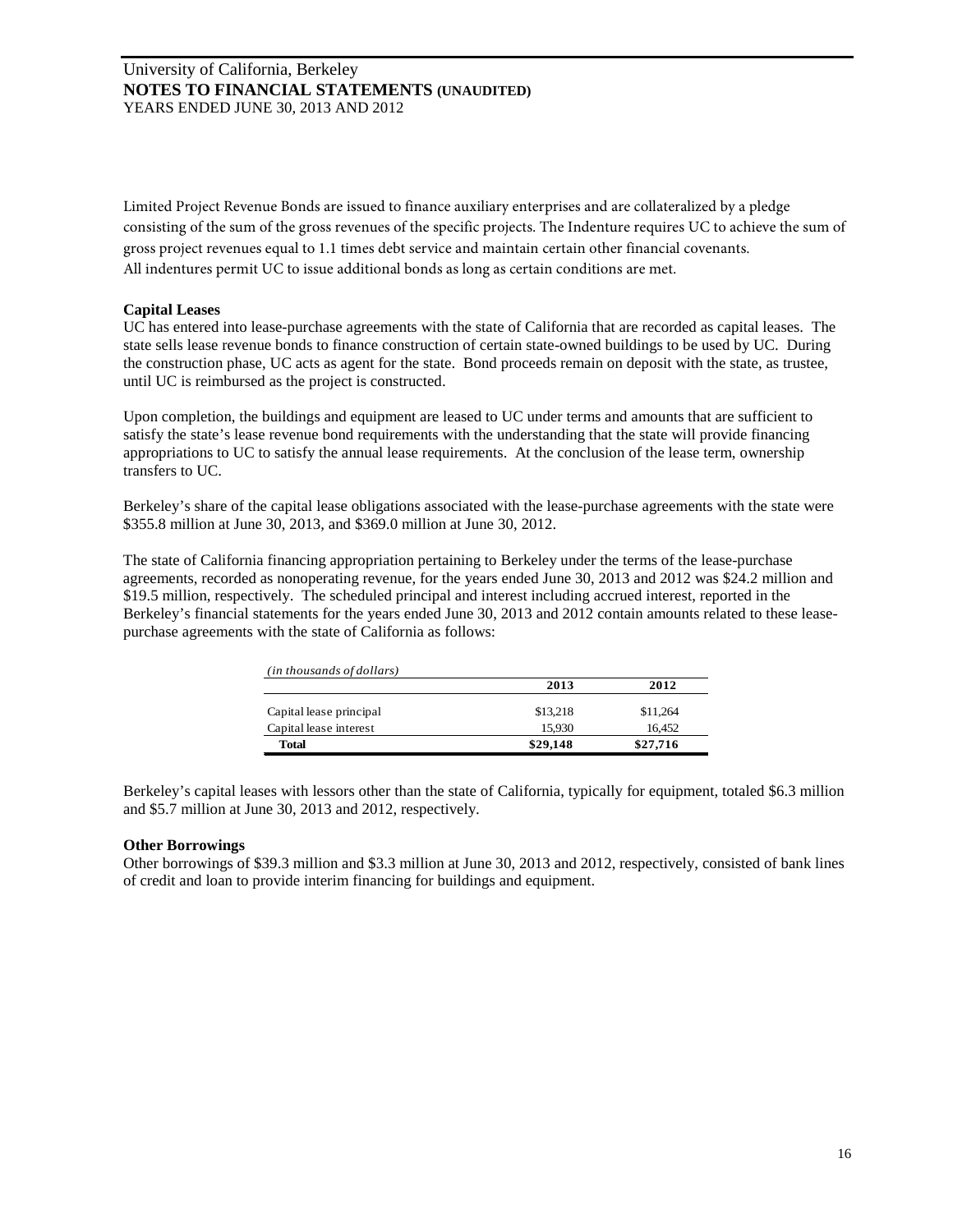## **Future Debt Service**

Berkeley's share of future debt service payments for each of the five fiscal years subsequent to June 30, 2013 and thereafter are as presented below:

| (in thousands of dollars)            |                                   |                                |                                 |                                   |                                |                  |                 |
|--------------------------------------|-----------------------------------|--------------------------------|---------------------------------|-----------------------------------|--------------------------------|------------------|-----------------|
| <b>Year Ending June 30</b>           | <b>COMMERCIAL</b><br><b>PAPER</b> | <b>REVENUE</b><br><b>BONDS</b> | <b>CAPITAL</b><br><b>LEASES</b> | <b>OTHER</b><br><b>BORROWINGS</b> | <b>TOTAL</b><br><b>PAYMENT</b> | <b>PRINCIPAL</b> | <b>INTEREST</b> |
| 2014                                 | \$244,137                         | \$81,151                       | \$35,167                        | \$39,353                          | \$399,808                      | \$313,876        | \$85,932        |
| 2015                                 |                                   | 80,962                         | 34,479                          |                                   | 115.441                        | 31,238           | 84,203          |
| 2016                                 |                                   | 82.481                         | 35,233                          |                                   | 117.714                        | 33,922           | 83,792          |
| 2017                                 |                                   | 83,620                         | 34,582                          |                                   | 118.202                        | 35,940           | 82,261          |
| ▼.<br>2018                           |                                   | 83,715                         | 33,688                          |                                   | 117.403                        | 36,662           | 80,741          |
| 2019-2112                            |                                   | 3.040.049                      | 400,949                         |                                   | 3.440.998                      | 1.734.853        | 1,706,146       |
| Total future debt service            | 244.137                           | 3,451,978                      | 574,098                         | 39.353                            | 4,309,566                      | \$2,186,491      | \$2,123,075     |
| Less: Interest component of          |                                   |                                |                                 |                                   |                                |                  |                 |
| future payments                      | (226)                             | (1.910.805)                    | (212,019)                       | (25)                              | (2,123,075)                    |                  |                 |
| Principal portion of future payments | \$243,911                         | \$1,541,173                    | \$362,079                       | \$39,328                          | \$2,186,491                    |                  |                 |

More detail about UC's debt can be found in UC's Annual Report.

## **NOTE 9: OTHER LIABILITIES**

Other current liabilities of \$105.7 million and \$86.9 million and noncurrent liabilities of \$15.7 million and \$11.3 million at June 30, 2013 and 2012, respectively, consisted of compensated absences, deposits, pollution remediation and other accrued liabilities.

# **NOTE 10: THE UNIVERSITY OF CALIFORNIA RETIREMENT SYSTEM (UCRS)**

Most Berkeley employees participate in UCRS. UCRS consists of the University of California Retirement Plan (UCRP), a single employer, defined benefit plan funded with UC (including Berkeley) and employee contributions; the University of California Retirement Savings Program (UCRSP) that includes four defined contribution plans with options to participate in internally and externally managed investment portfolios generally funded with employee non-elective and elective contributions; and the California Public Employees' Retirement System (PERS) Voluntary Early Retirement Incentive Program (PERS-VERIP), a defined benefit plan for employees who were members of PERS who elected early retirement. The Regents has the authority to establish and amend the benefit plans.

The UCRP provides lifetime retirement income, disability protection, death benefits and pre-retirement survivor benefits to eligible employees of UC (including Berkeley). Membership in the retirement plan is required for all employees appointed to work at least 50 percent time for an indefinite period or for a definite period of a year or more. An employee may also become eligible by completing 1,000 hours of service within a 12-month period. Generally, five years of service are required for entitlement to plan benefits. The amount of the pension benefit is determined by salary rate, age and years of service credit with certain cost-of-living adjustments. The maximum monthly benefit is 100 percent of the employee's highest average compensation over a consecutive 36-month period, subject to certain limits imposed under the Internal Revenue Code.

Berkeley's annual UCRP benefits expense is its share, as determined by UC, of the actuarially-determined annual required contributions. The annual required contribution represents the level of funding that, if paid on an ongoing basis, is projected to cover the normal cost each year and amortize unfunded actuarial liabilities or surplus over a period of up to 30 years.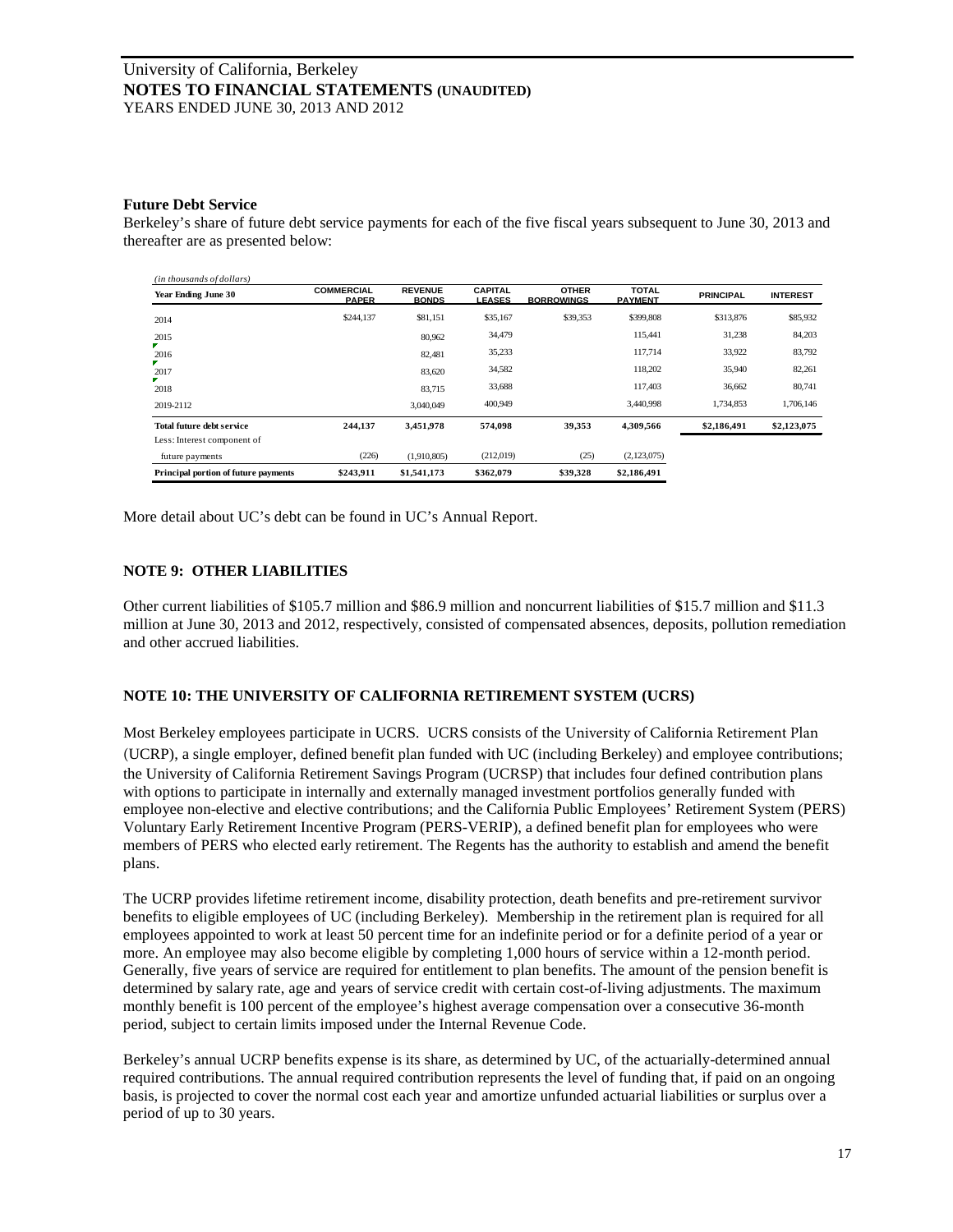Contributions to the UCRP may be made by the campus and the employees. The Regents' contribution funding policy is based on a percentage of payroll using the entry age normal actuarial cost method. Employee contributions by represented employees are subject to collective bargaining agreements. Berkeley's contributions to UCRP were \$83.3 million and \$57.9 million, respectively, during the years ended June 30, 2013 and 2012. Berkeley's accruals of unfunded obligations to UCRP were \$112.5 million and \$28.6 million for the years ended June 30, 2013 and 2012, respectively. Employee contributions to UCRP are accounted for separately and currently accrue interest at 6.0 percent annually. Upon termination, members may elect a refund of their contributions plus accumulated interest; vested terminated members who are eligible to retire may also elect monthly retirement income or a lump sum equal to the present value of their accrued benefits.

The UCRSP includes four defined contribution plans – the Defined Contribution Plan (DC Plan), the Supplemental Defined Contribution Plan (SDC Plan), the Tax Deferred 403(b) Plan (403(b) Plan) and the 457(b) Deferred Compensation Plan (457(b) Plan) – providing retirement savings incentives that are generally available to all campus employees. Participants' interests in the plans are fully and immediately vested and are distributable at retirement, termination of employment or death. Participants may also elect to defer distribution of the account until age 70 ½ or separation from service after age 70 ½, whichever is later, in accordance with Internal Revenue Code minimum distribution requirements. The plans also accept qualified rollover contributions.

The DC Plan accepts both after-tax and pre-tax employee contributions that are fully vested. Pre-tax contributions are mandatory for all employees who are members of UCRP, as well as Safe Harbor participants — part-time, seasonal and temporary employees who are not covered by Social Security. UC has a provision for matching employer and employee contributions to the DC Plan for certain summer session teaching or research compensation for eligible academic employees. UC may also make contributions on behalf of certain members of management. UC established a SDC Plan to accept employer contributions on behalf of certain designated employees.

The 403(b) and 457(b) Plans accept pre-tax employee contributions. Berkeley may also make contributions on behalf of certain members of management. Berkeley made no employer contributions to those plans in 2013 and 2012.

Additional information on the retirement plans can be obtained from the 2012-13 annual reports of the UC, the UCRP, the UCRSP and the UC PERS–VERIP.

# **NOTE 11: RETIREE HEALTH BENEFIT COSTS**

UC administers single-employer health and welfare plans to provide health and welfare benefits, primarily medical, dental and vision, to eligible retirees and their eligible family members (retirees) of UC and its affiliates, including Berkeley. The Regents has the authority to establish and amend the plans. Additional information can be obtained from the 2012-13 annual report of the University of California Retiree Health Benefit Trust.

Membership in UCRP is required to become eligible for retiree health benefits.

The contribution requirements of Berkeley and eligible retirees are established and may be amended by UC. The contribution requirements are based upon projected pay-as-you-go financing. Contributions toward medical and dental benefits are shared between the campus and the retiree. Contributions toward wellness benefits are made by Berkeley. Berkeley does not contribute toward the cost of other benefits available to retirees. Retirees employed by Berkeley prior to 1990 and not rehired after that date are eligible for the maximum employer contribution if they retire before age 55 and have at least 10 years of service, or if they retire at age 55 or later and have at least five years of service. Retirees employed after 1989 are subject to graduated eligibility provisions that generally require 10 years of service before becoming eligible for 50 percent of the maximum employer contribution, increasing to 100 percent after 20 years of service.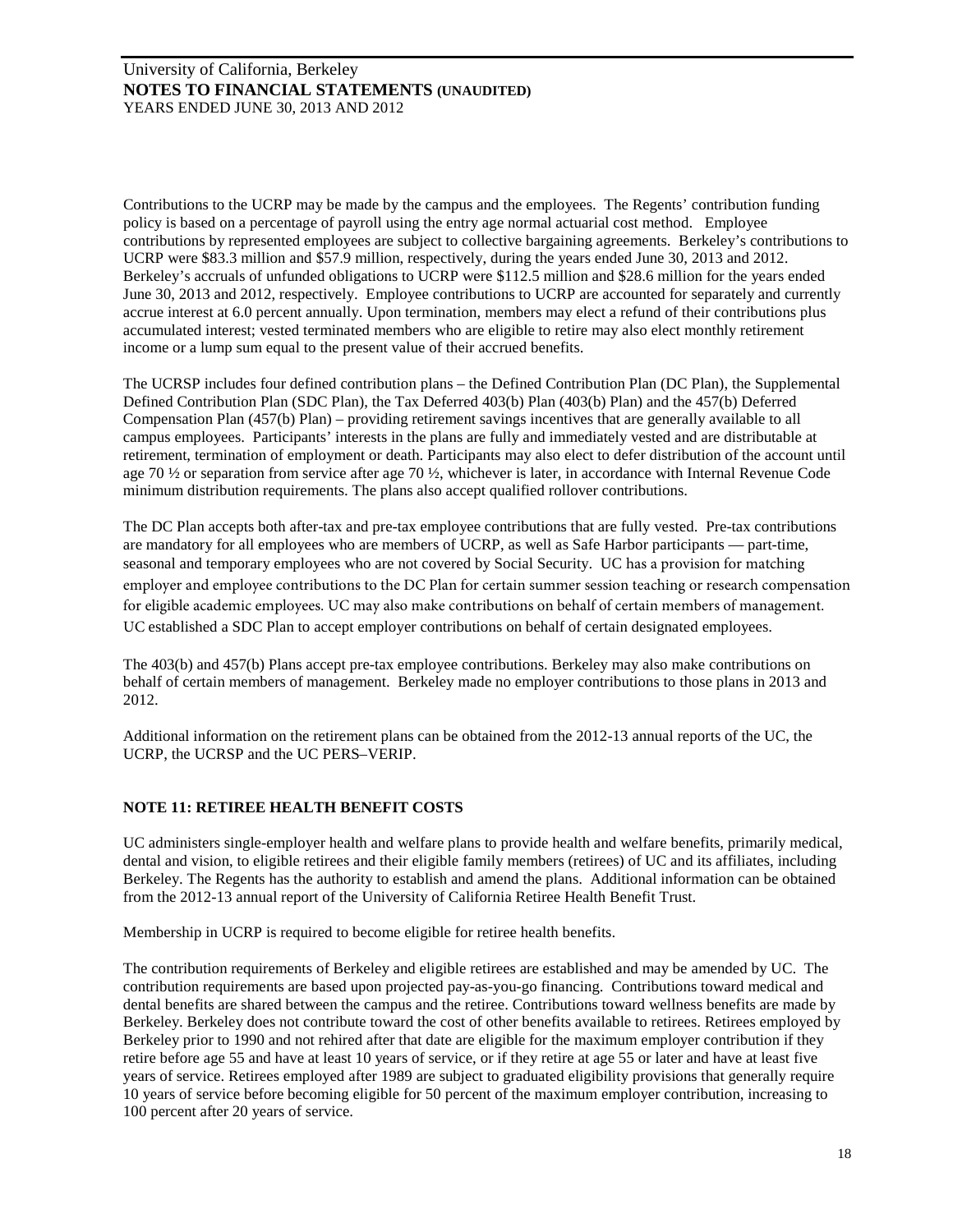Effective July 2013, retirees who are employed by Berkeley after July 1, 2013, and retire at the age of 56 or older, become eligible for a percentage of the campus' contribution based on age and years of service. Retirees are eligible for the maximum campus contribution at age 65 with 20 or more years of service.

Active employees do not make any contributions toward the retiree health benefit plans. Retirees pay the excess, if any, of the premium over the applicable portion of the employer's contribution.

Berkeley's retiree health benefits expense is its share, as determined by UC, of the actuarially-determined annual required contribution. The annual required contribution represents the level of funding that, if paid on an ongoing basis, is projected to cover the normal cost each year and amortize unfunded actuarial liabilities over a period of up to 30 years. Berkeley's contributions were \$20.5 million and \$26.3 million, respectively, for the years ended June 30, 2013 and 2012. Berkeley's accruals of unfunded obligation for retiree health benefits were \$108.6 million and \$92.7 million for the years ended June 30, 2013 and 2012, respectively.

Additional information on the retiree health plans can be obtained from the 2012–2013 annual reports of the UC and the University of California Health and Welfare Program.

## **NOTE 12: ENDOWMENTS AND GIFTS**

Endowments are administered either by UC or by the campus foundation. The book value and market value for endowments for the years ended June 30, 2013 and 2012 are as follows:

| (in thousands of dollars) |                   |                     |                   |                     |
|---------------------------|-------------------|---------------------|-------------------|---------------------|
|                           | 2013              |                     |                   | 2012                |
|                           | <b>BOOK VALUE</b> | <b>MARKET VALUE</b> | <b>BOOK VALUE</b> | <b>MARKET VALUE</b> |
| Endowment - regental      | \$648,550         | \$2,052,522         | \$657,380         | \$1,905,074         |
| Endowment - foundation    | 1.036.005         | 1,278,030           | 956,944           | 1,126,822           |
| <b>Total</b>              | \$1,684,555       | \$3,330,552         | \$1,614,324       | \$3,031,896         |

The value of endowments and gifts reflected in Berkeley's statement of net position, exclusive of income for operating purposes, at June 30, 2013 and 2012 is as follows:

| (in thousands of dollars)         |                                           |                                        |                     |              |
|-----------------------------------|-------------------------------------------|----------------------------------------|---------------------|--------------|
|                                   | <b>RESTRICTED</b><br><b>NONEXPENDABLE</b> | <b>RESTRICTED</b><br><b>EXPENDABLE</b> | <b>UNRESTRICTED</b> | <b>TOTAL</b> |
| At June 30, 2013                  |                                           |                                        |                     |              |
| Endowments                        | \$390,017                                 | \$749,629                              |                     | \$1,139,646  |
| Funds functioning as endowments   |                                           | 908,763                                |                     | 908,763      |
| Annuity and life income           | 4,113                                     |                                        |                     | 4,113        |
| Gifts                             |                                           | 316,700                                | 7.388               | 324,088      |
| Total endowments and gifts        | \$394.130                                 | \$1,975,092                            | \$7,388             | \$2,376,610  |
| At June 30, 2012                  |                                           |                                        |                     |              |
| Endowments                        | \$376,711                                 | \$670,647                              |                     | \$1,047,358  |
| Funds functioning as endowments   |                                           | 852,628                                |                     | 852,628      |
| Annuity and life income           | 5,088                                     |                                        |                     | 5,088        |
| Gifts                             |                                           | 305,906                                | 9.010               | 314,916      |
| <b>Total endowments and gifts</b> | \$381,799                                 | \$1,829,181                            | \$9,010             | \$2,219,990  |

UC's endowment income distribution policies are designed to preserve the value of the endowment in real terms (after inflation) and to generate a predictable stream of spendable income. Endowment investments are managed to achieve the maximum long-term total return. As a result of this emphasis on total return, the proportion of the annual income distribution provided by dividend and interest income and by capital gains may vary significantly